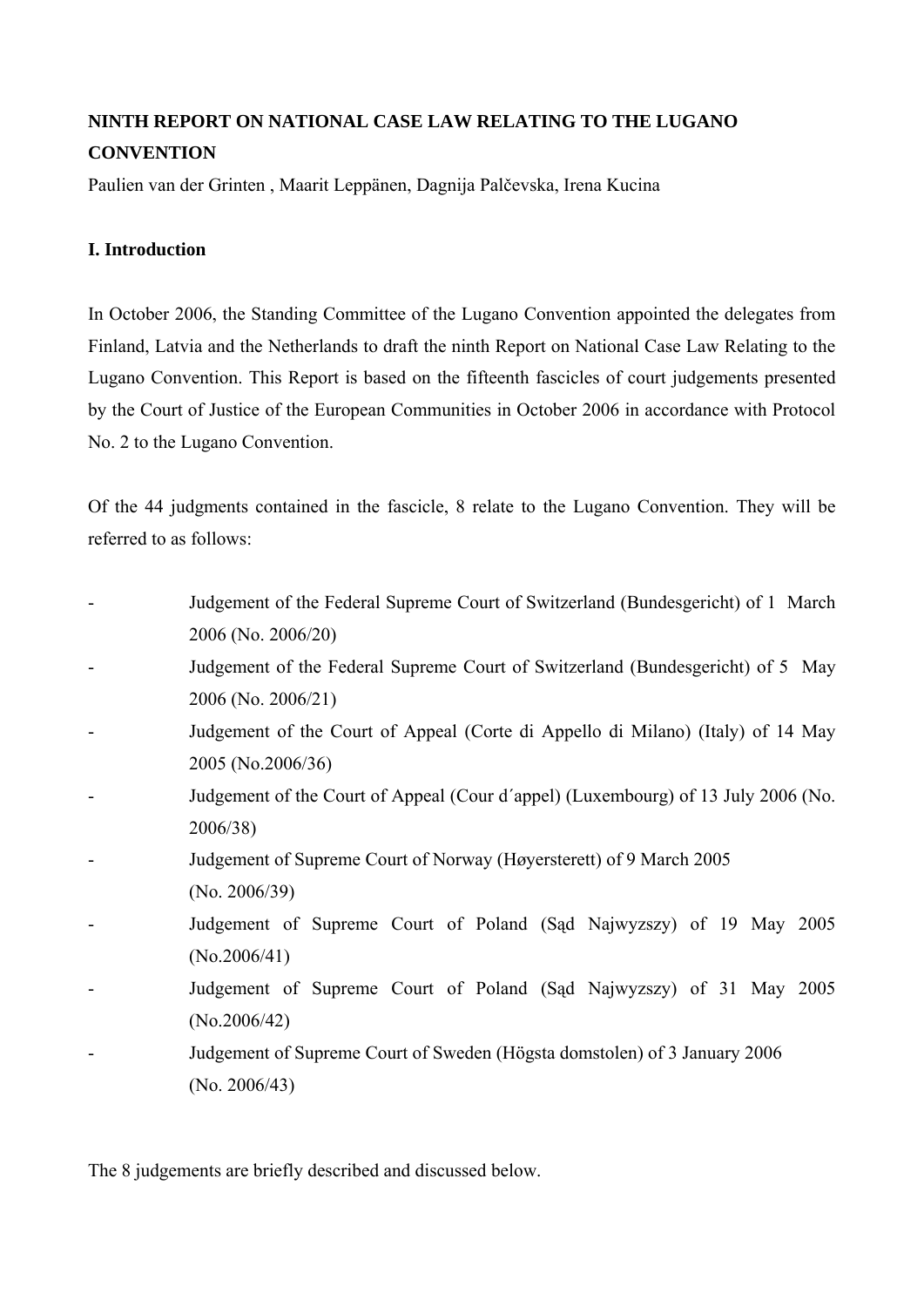#### **II. Overview of the case law**

## **Title II – Jurisdiction**

#### *Article 5(1)*

The Norwegian case No. 2006/39 concerned the determination of the "obligation in question" in respect of Article 5 para. 1 of the Lugano Convention in a matter relating to breach of contract.

In a decision dated 9 March 2005 the Appeal Committee of the Supreme Court of Norway (*Høyesteretts kjæremålsutvalg*) came to the conclusion that when a vendor lodges a claim for damages because the amount ordered was smaller than what was anticipated in the sales contract, the place of performance of the principal obligation to pay the sales price was relevant when applying the rule on jurisdiction in matters relating to contract as set out in Article 5 para.1 clause 1 of the Lugano Convention. The purchaser could therefore be sued in the courts of the place where according to the law applicable to the contract the obligation to pay the sales price was to be performed.

In this case a Norwegian company *Mergi Marketing AS* (Mergi, domiciled in Bergen) had brought proceedings against a Polish company *Polska Zegluga Morska PP* (PZM, domiciled in Poland) seeking compensation for breach of contract. According to the contract in question PZM`s affiliated company was during a period of 18 months to purchase 750 barrels of combustion catalyser from a Norwegian company. Only 66 barrels were purchased. Mergi sued for damages due to breach of contract.

After the Oslo court of first instance rejected the claim due to lack of jurisdiction, the claim for compensation was filed with the Bergen court of first instance. The Bergen court of first instance accepted jurisdiction in accordance with article 5 para.1 of the Lugano Convention. In its reasoning the court found that the claim for compensation for non-fulfilment of the contract was to be considered equal to a claim for the purchase price and that the claim in question therefore in reality concerned this principal obligation of the purchaser. The place of payment –which according to the court was Bergen, Norway - could therefore be used as place of jurisdiction in accordance with article 5 para.1 of the Lugano Convention.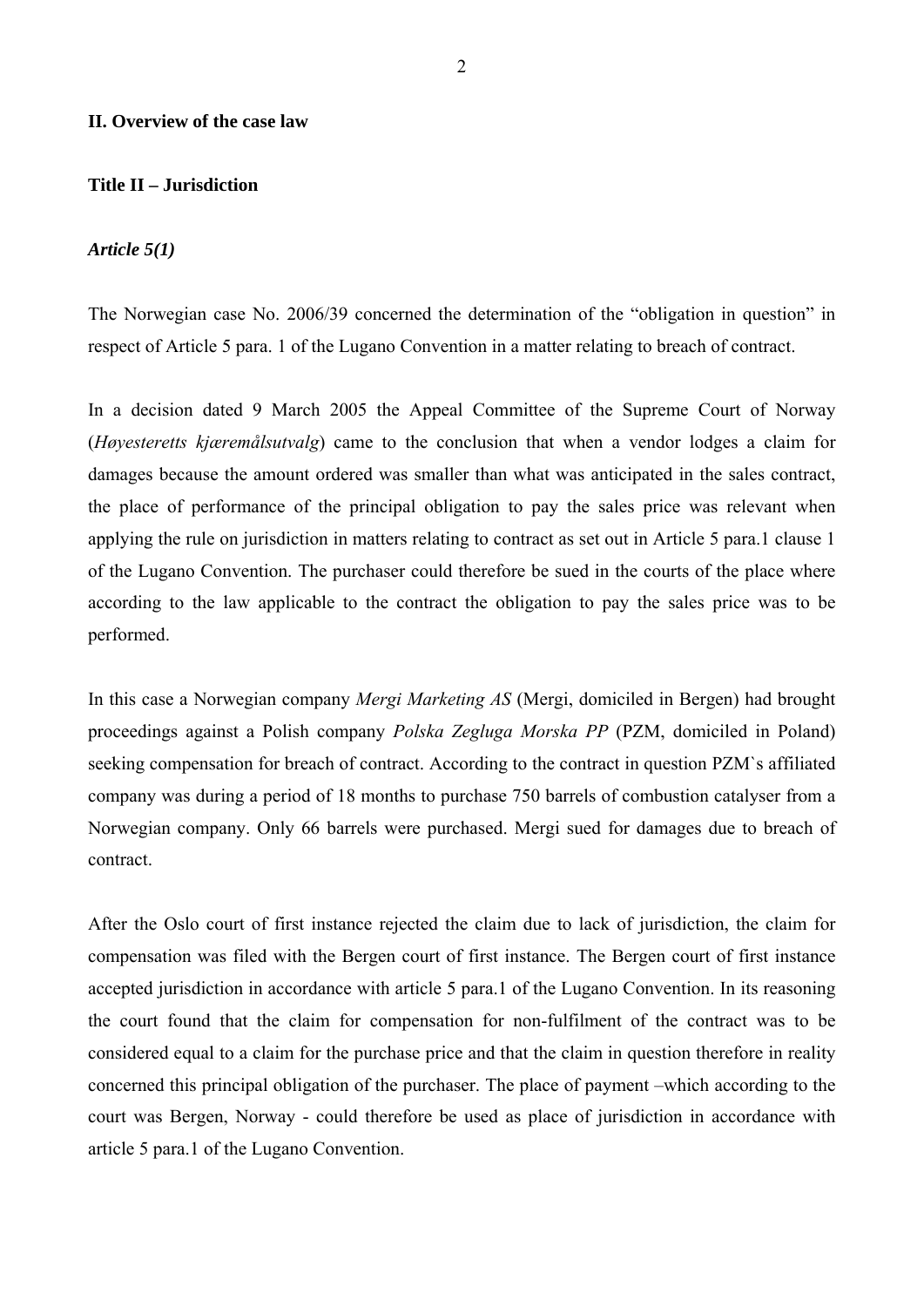PZM appealed the decision on jurisdiction to the Gulating Court of Appeal. The appeal was rejected. In its reasoning the Court of Appeal stated that jurisdiction of the court in accordance with Article 5 para. 1 was to be determined by the place of performance of the disputed obligation. The Court of Appeal accepted the reasoning of the court of first instance. The court did also notice that the place of performance of the principal obligation on which the claim was based – the payment of the purchase price – was to be decided according to the relevant applicable law (§ 48 of the Norwegian commercial law, *kjøpsloven*).

PZM appealed the decision on jurisdiction to the Supreme Court on both procedure and interpretation of the law. The Supreme Court did not overturn the ruling of the Court of Appeal. It had no remarks concerning the interpretation of Article 5 para. 1 of the Lugano Convention or the national legislation in question. However, the Supreme Court did not agree with the interpretation that a claim for compensation was equal to a claim on payment of the purchase price and therefore to be considered as a claim on fulfilment of the principal obligation. Instead the claim for compensation due to breach of contract was to be considered equal to other cases of breach of contract. Such claims were when applying Article 5 para. 1 of the Lugano Convention considered being secondary claims. Even though the Supreme Court did not agree with the interpretation of the appellate court in respect of this issue, it found that the error had been of no significance when considering the question on jurisdiction. Since jurisdiction in respect of a secondary claim follows the principal obligation, jurisdiction concerning the claim in question was to be decided in accordance with the place of performance of the principal obligation, in this case the payment of the purchase price. The appeal was rejected.

Although the Supreme Court has not in its decision explicitly made reference to the case law of ECJ, its reasoning is in line with the case law on determination of the "obligation in question", mainly *de Bloos v. Boyer*<sup>[1](#page-2-0)</sup>. The principle on splitting the obligations of the parties when determining jurisdiction was accepted as well as the conception that if an action for damages is based on the non-performance of a contractual duty, it is the place of performance of this duty which is relevant.

Article 5 para. 1 has been changed significantly in the new Lugano Convention. The new Article 5 para. 1 contains for instance an autonomous definition of the "place of performance". The place of

<span id="page-2-0"></span> 1 C- 14/76 of 6 October 1976, ECR 1976, 1497.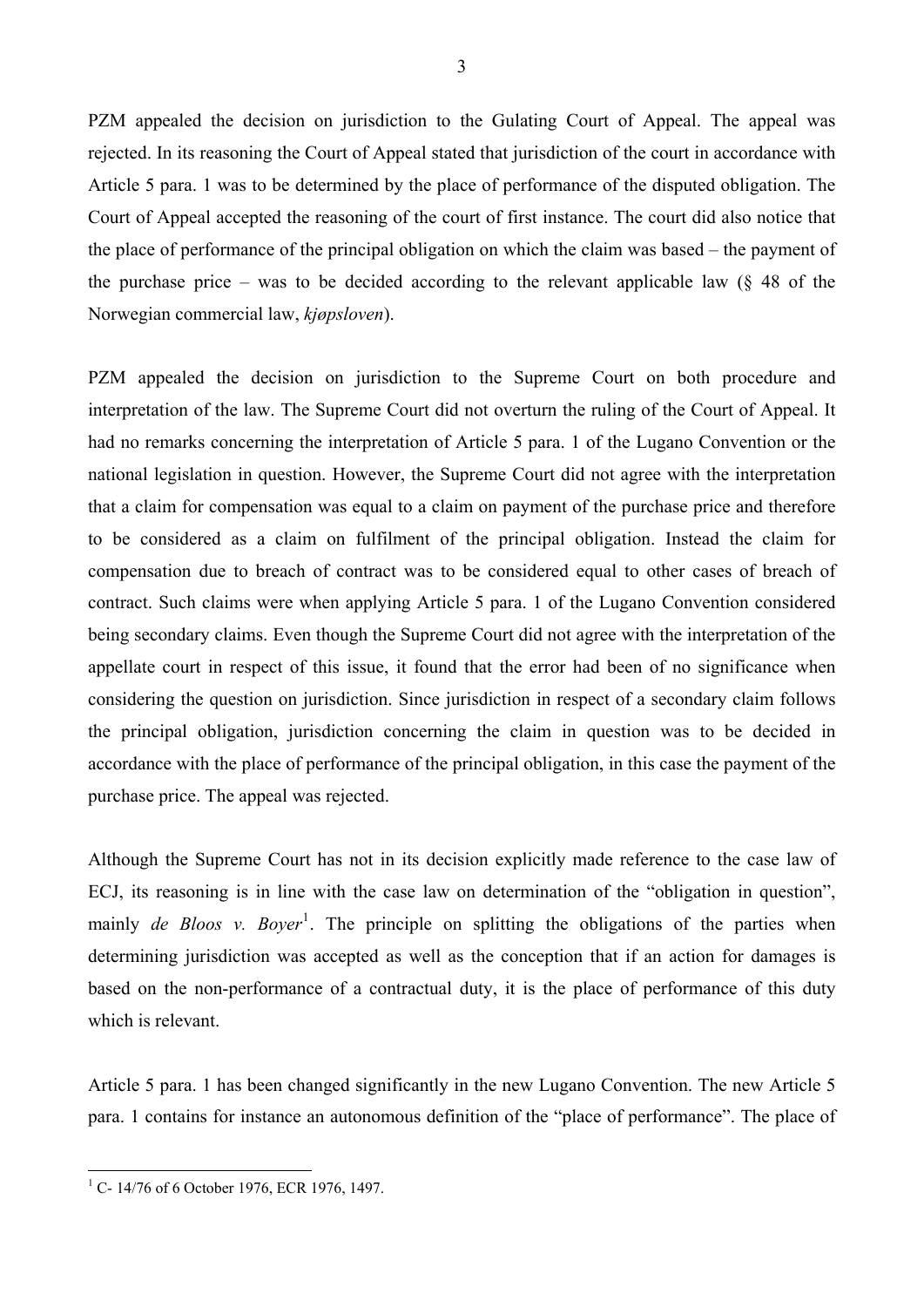payment of the purchase price as given in the law applicable to the contract will no longer constitute a ground for jurisdiction when applying Article 5 para. 1. According to the new Lugano Convention the place of performance of the obligation in question shall - unless otherwise agreed - be in the case of sale of goods the place in a State bound by the Convention where, under the contract, the goods were delivered or should have been delivered. In the case discussed above, this might have been somewhere in Poland.

#### *Article 5 (3)*

In a judgement of the Swiss Federal Supreme Court (*Schweizerisches Bundesgericht*) of 5 May 2006, this court had to give its judgement on the application of Article 5, para. 3, the Lugano Convention in relation to the registration of a trade mark in Switzerland, which according to the applicants constituted a harmful event in the sense of Article 5, para. 3 of the Lugano Convention (see also below under Article 16, para. 4). As did the cantonal court of first instance of St. Gallen and the Cantonal Cassation Court of St. Gallen, the Swiss Federal Supreme Court declined jurisdiction of the cantonal court of St. Gallen based on Article 5, para. 3 of the Lugano Convention. It held that Article 5, para. 3 should be interpreted autonomously and the 'delicts' in that paragraph includes claims bases on unfair competion. In case of several acts in different states constituting delicts, several courts might have jurisdiction under Article 5, para. 3. However, the jurisdiction of a court cannot be based on Article 5, para. 3 of the Lugano Convention, where the acts are only of a preparatory nature and therefore, cannot constitute a delict in the sense of that provision. In such case only a place where an act which could be defined as a delict in the sense of Article 5, para. 3, is relevant for determining the competent jurisdiction. The mere registration of a trade mark in the Swiss registers does not constitute a harmful event. It is at best a preparatory act to use the trade mark in the competition with the applicants. Therefore, jurisdiction of the first instance court of St. Gallen could not be based on Article 5, para. 3 of the Lugano Convention.

In this case the Swiss companies Ecofin Holding AG c.s., holders of the domain name "ecofin.ch" and "ecofin.com" had started proceedings at the first instance court in St. Gallen against Mr. Markus Scholand, a researcher at Darmstadt University, Germany. In relation to his research Mr Scholand holds the domain name "ecofin.de". In May 2003 he has registered "ECOFIN" in the Swiss trade mark register. His representative was a patent office situated in Bad Ragaz. The applicants asked, among other things, for the Swiss trade mark "ECOFIN" to be deleted in relation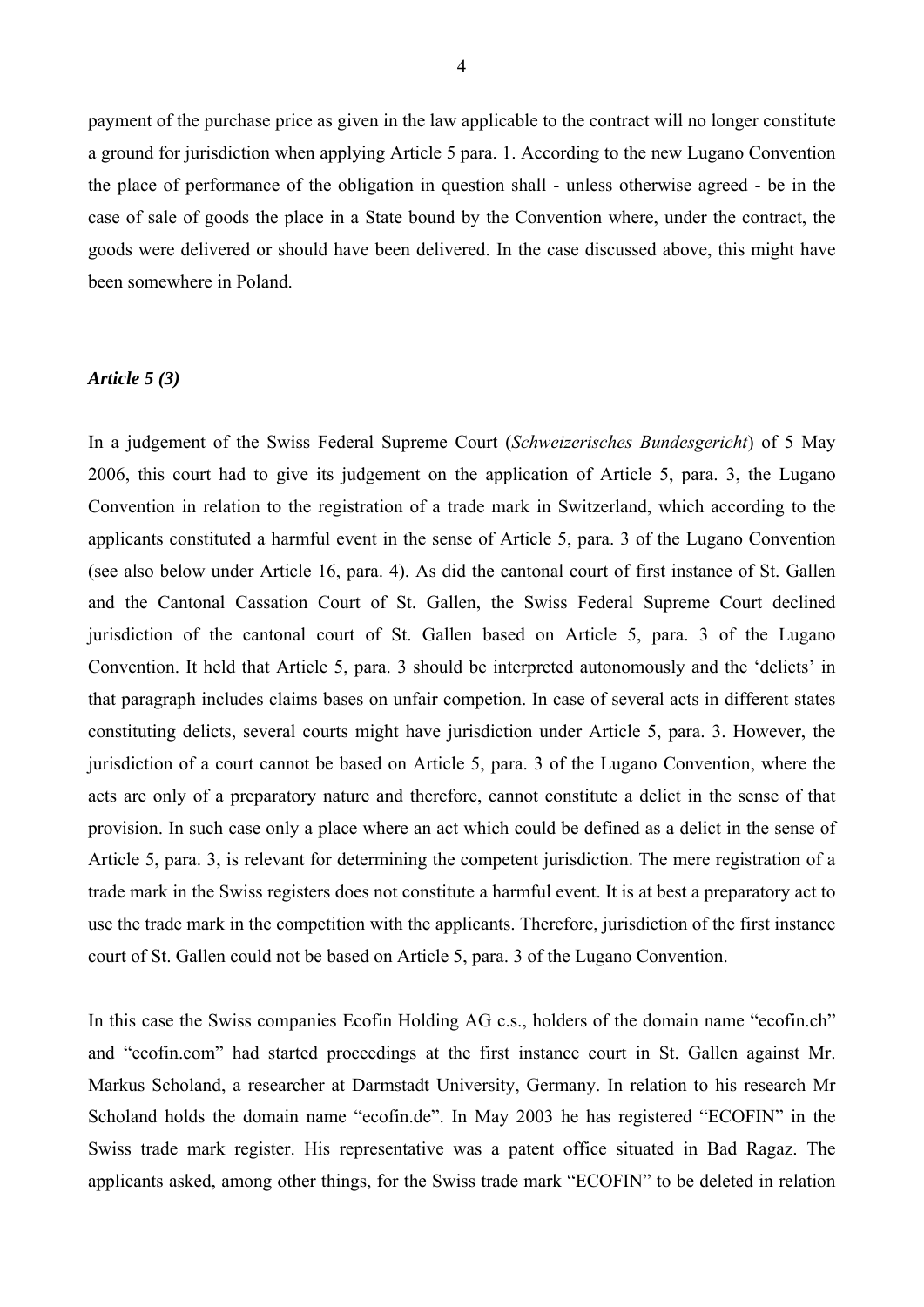to certain products and services on the ground that it constituted unfair competition, and for an order not to use the word ECOFIN in relation to some products and services. The applicants claimed jurisdiction of the court of St. Gallen based on the fact that the defendant's representative responsible for the registration of the trade mark was domiciled in that jurisdiction and therefore, that jurisdiction was competent as the place of the harmful event.

The judgement of the Swiss Federal Supreme Court follows the line of the ECJ case law on Article 5, para. 3 of the Brussels Convention, in that this provision should be interpreted in an autonomous way (*Kalfelis*-case, *Reichert II-*case and more recently *Tacconi v. Wagner*) [2](#page-4-0) and that the facts stated in the applicants' document instituting the proceeding constitute a delict in the sense of that provision (*Kalfelis*-case).

Under the new Lugano Convention a small amendment to Article 5, para. 3, has been made, by adding the words "or may occur". This additional wording is in accordance with the application of Article 5, para. 3, under the current wording (cf. *VKI v. Henkel*).[3](#page-4-1)

#### *Article 16 (4)*

In the same case of the Swiss Federal Supreme Court of 5 May 2006 (for a description of the case see above under Article 5 para. 3), that Court had to decide whether the jurisdistion of the first instance court of St. Gallen could be based on Article 16, para. 4 of the Lugano Convention. The Swiss Federal Supreme Court, making reference to case law of the ECJ on this provision, held that Article 16, para. 4 should be interpreted in an autonomous manner and that the exclusive jurisdiction rules are based on the idea that the courts in the territory where the registration has taken place or has been asked for, is best equipped to decide in cases where the dispute relates to the validity or the existence of the registration. Cases relating to e.g. unfair competition do not fall within the scope of Article 16, para. 4. However, cases which directly affect the registration, do fall within the scope of that provision. In the case at hand it is the deletion of the registered trade mark which is at stake. In that respect the underlying case should be distinguished from a dispute regarding the question who is entitled to the intellectual property right as was the case decided by

<span id="page-4-0"></span><sup>&</sup>lt;sup>2</sup> C-189/87 of 27 September 1988, C-261/90 of 26 March 1992 and C-334/00 of 17 September 2002, Jur. 2002, p. I-

<sup>7357</sup> respectively.

<span id="page-4-1"></span><sup>&</sup>lt;sup>3</sup> C-167/00 of 1 October 2002, Jur. 2002, p. I-8111.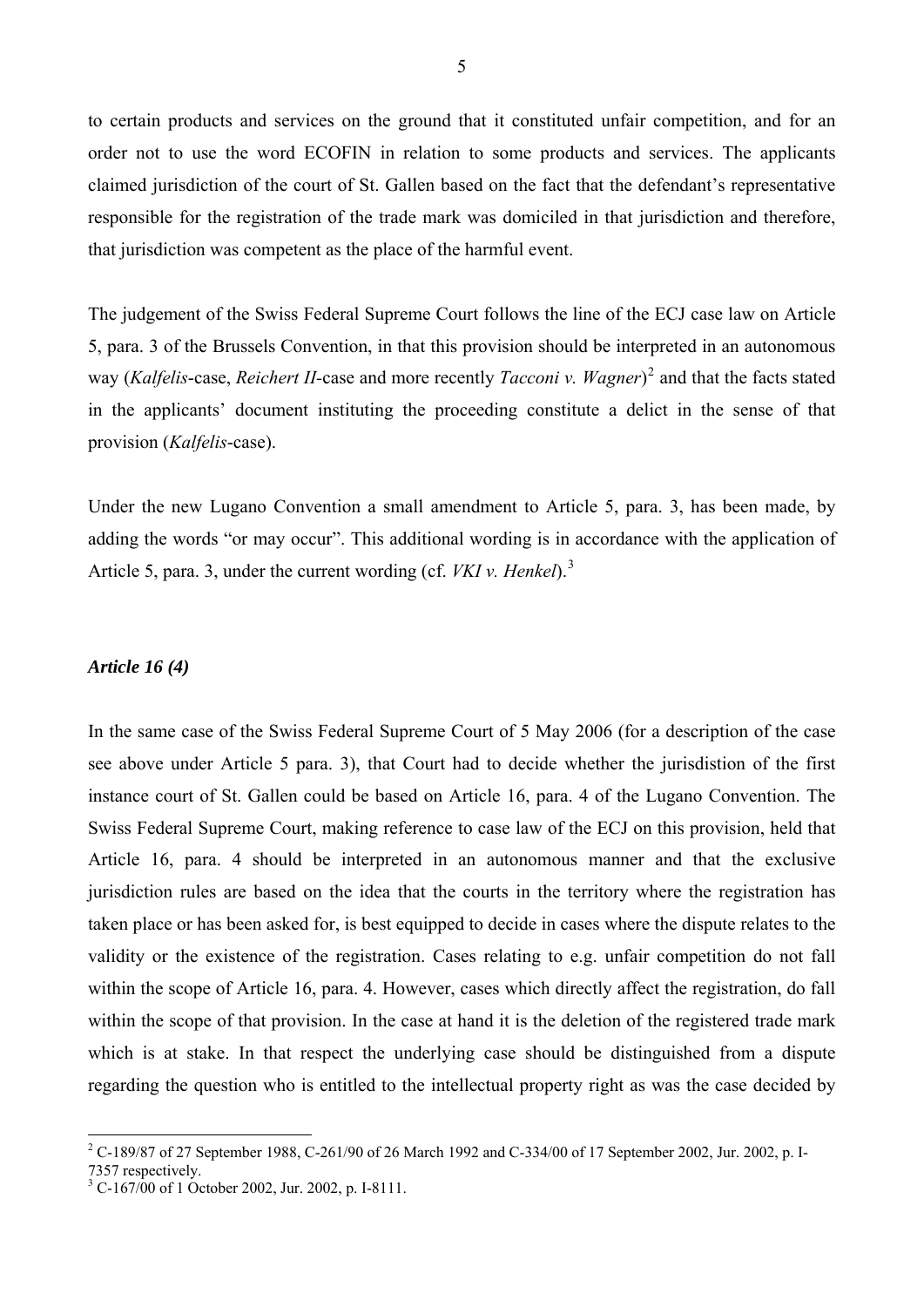the ECJ. Therefore, this falls within the scope of the exclusive jurisdiction of Article 16, para. 4 of the Lugano Convention. Whether the dispute between ECOFIN Holding AG c.s and Mr. Scholand primarily relates to the legal relationship between them or directly to the deletion registration is in that situation irrelevant, according to the Swiss Federal Supreme Court.

The Swiss Federal Supreme Court further held that on the basis of Article 109 para. 3 of the Swiss Private International Law Code (IPRG) the competent court in cases regarding disputes on the validity or registration of intellectual property rights in Switzerland, is the court of the representative's place of business, if the defendant has no domicile in Switzerland. Since Scholand's representative has his place of business within the jurisdiction of the first instance court of St. Gallen, the Swiss Federal Supreme Court found that the first instance court of St. Gallen had jurisdiction in this case on the basis of Article 16, para. 4 of the Lugano Convention.

The reference made by the Swiss Federal Supreme Court in its judgement concerned the case Duijnstee v. Godenbauer.<sup>[4](#page-5-0)</sup> In this case the ECJ held that Article 16, para. 4 of the Brussels Convention should be interpreted in a restrictive way. A claim as to the entitlement to an intellectual property right does not fall within the scope of that provision.

Under Article 22 of the new Lugano Convention a new wording has been added to the text, integrating the wording of Article V *quinquies* of Protocol I of the Lugano Convention. This provision relates to patents only and bears no relevance for trade marks. Also, since it already formed part of the Protocol, the inclusion in the text of Article 16, para. 4 does not bring any substantive changes.

## **Title III – Recognition and enforcement**

## *Article 26*

The Polish case No. 2006/41 concerned the question about the principle of so called "automatic recognition" and the effects of validity of a judgment to recognition according to Article 26 of the Lugano Convention.

<span id="page-5-0"></span> $\overline{a}$ 4 C-288/82 of 15 November 1983.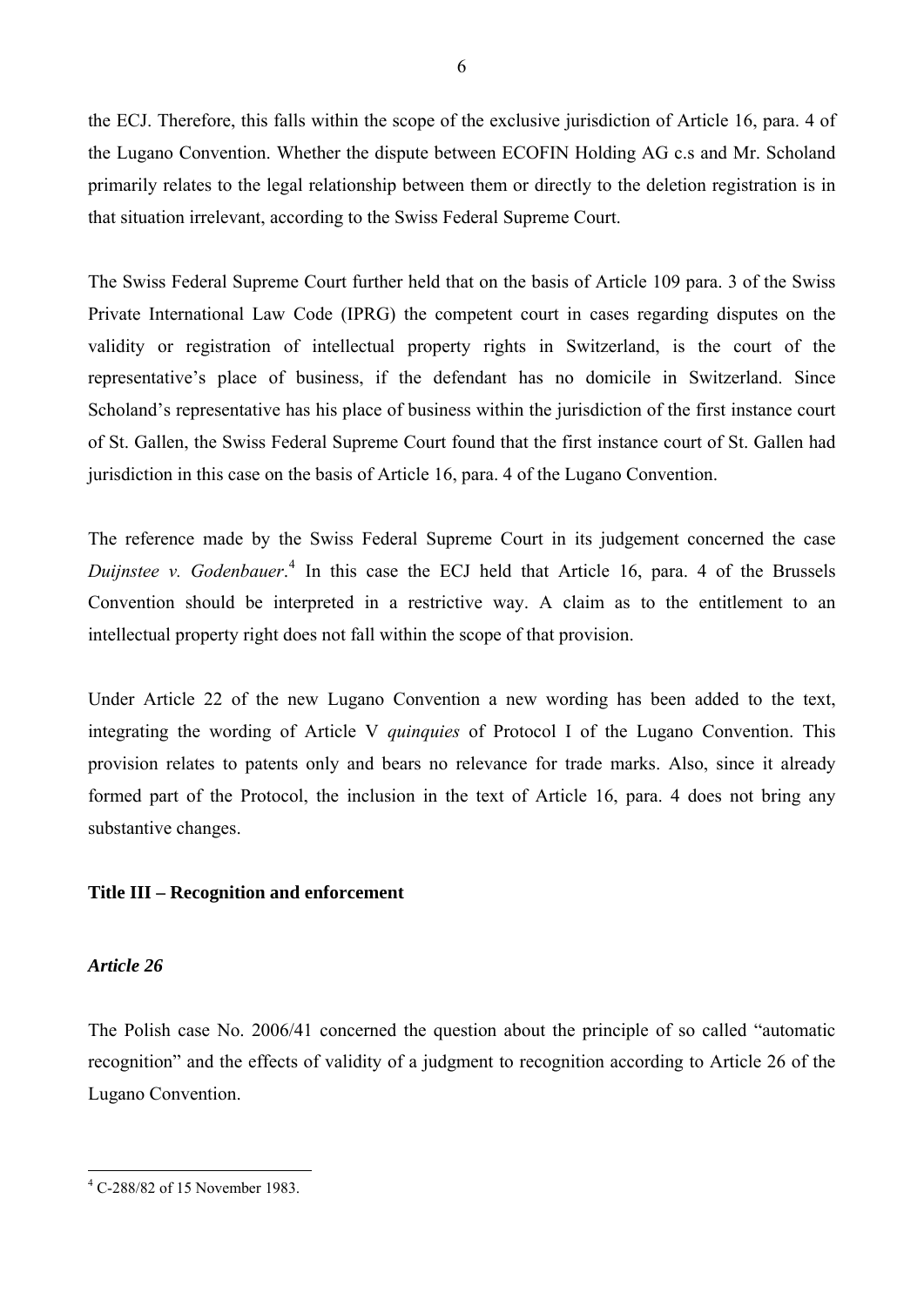In this case a German company (plaintiff) had loaned money to Lucjan M. and Dariusz M. (defendants – Polish debtors). In 12 October 1995 the same German company concluded a contract with Winfried H. with which the debt of Lucjan M. and Dariusz M. was assigned to Winfried H. In 1995 the plaintiff, the German company, instituted proceedings against the Polish debtors at the District Court in Wroclaw for the payment of 119 369 000 zlotys. In a judgment dated 12 July 2003 the District Court dismissed the claim of the German company. The District Court stated that the German company is not the person, who is entitled to bring the claim before the court on the matter for the payment of debt.

However, in a judgment of 19 December 2003 the State Court in Germany established the fact that the plaintiff, the German company, was entitled to claim the payment of the disputed debt also in proceedings before the Polish court. In the proceedings before the German court the plaintiff was the German company, but the defendant was Winfried H.

In a judgment dated 20 January 2004 the Court of Appeal in Wroclaw dismissed the appeal against the judgment given by the District Court. In the course of the appeal proceedings, the plaintiff referred to the German judgment dated 19 December 2003. The Court of Appeal admitted that the facts established in the mentioned German judgement dated 19 December 2003 could not be considered in the proceedings, because it was neither proved that the German judgment is legally valid (has legal effects/force of law) nor that the formal requirements for its enforcement were fulfilled.

The German company brought appeal in cassation before the Supreme Court of Poland against the judgment. The plaintiff referred to the breach of substantive rules, for example, the provisions of the German Civil Law related to interpretation of the contracts as far as the contract on the assignment of a debt dated on 12 October 1995 between the German company and Winfried H. was concerned, as well as to the breach of procedural norms in addition referred to Article 26 para. 1 of the Convention.

In the judgment dated 19 May 2005 the Supreme Court examined the appeal in cassation and referred to the application of the Lugano Convention.

The Supreme Court indicated that the Lugano Convention is not explicit about the meaning of the concept "recognition" while it is broadly accepted that recognition is defined as the extension of effects of judicial decisions in other Contracting States. Thus it brings into practice the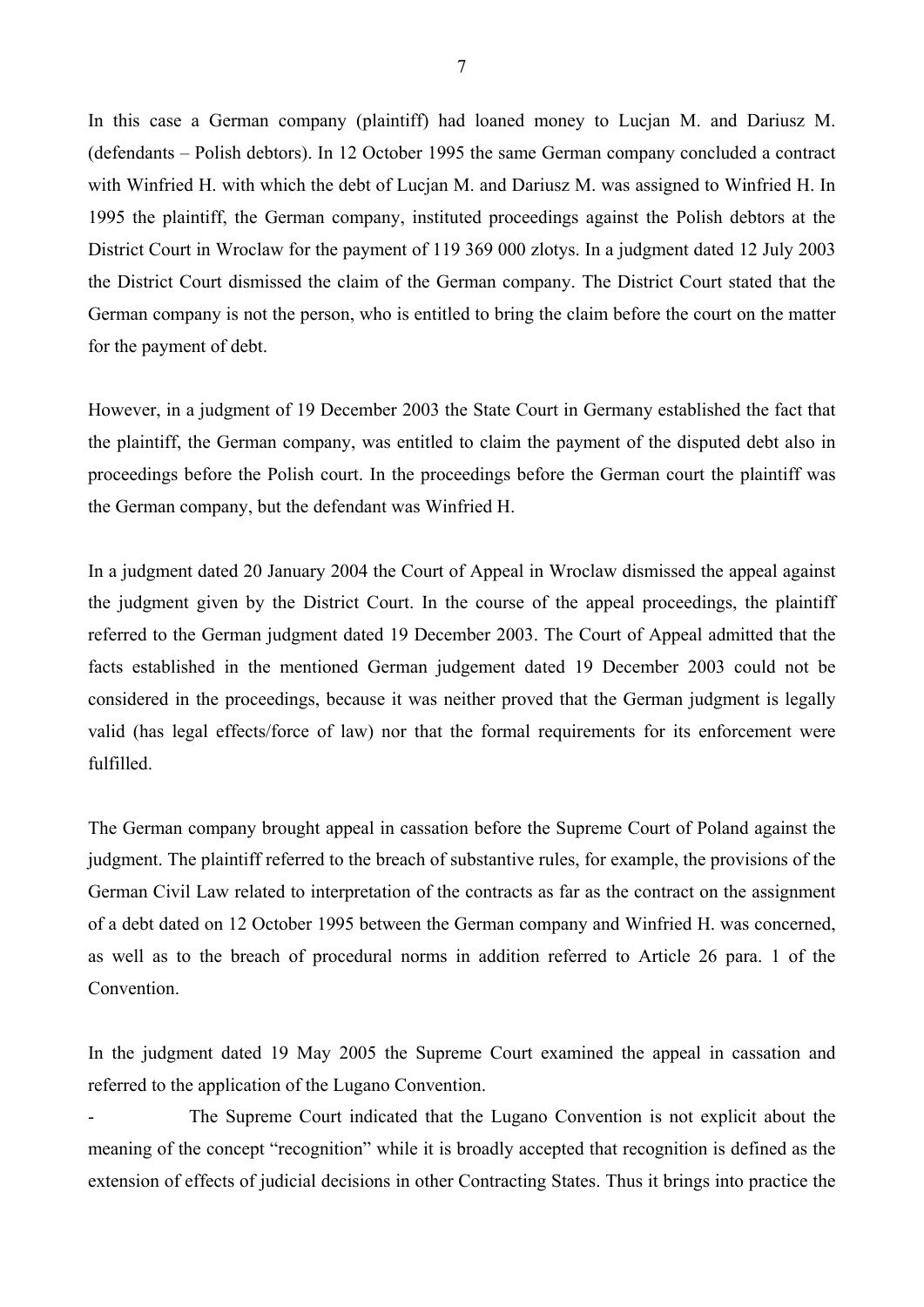principle of so called "automatical recognition" (*ex lege*). The recognition extends the effects of the judgement in the State of origin to the State of recognition, namely, that these effects take place at the same time in both States.

- The Supreme Court mentioned that the preconditions for the recognition of foreign judgments provided by the Lugano Convention consists of positive conditions (that the judgement is covered within the scope of the Lugano Convention and it is enforceable in the State of origin) and negative conditions (the grounds for refusing recognition). The Supreme Court pointed out that the validity of the judgment is not a precondition for the recognition. Therefore, it seems that the German judgment dated 19 December 2003 could be recognized.

- The Supreme Court considered Article 27 para. 3 of the Lugano Convention and held that none of the grounds for refusing recognition of the judgment could be invoked and it is not feasible to refuse recognition on the ground of its irreconcilability with the Polish judgment dated 12 July 2003. Each judgment was given in proceedings involving different parties (only the plaintiff, the German company, was the same in both cases), while Article 27 para. 3 requires that the judgments of both States, irreconcilability of which is invoked, are given in a dispute between the same parties.

- The Supreme Court determined that the judgment, once recognised, has the same legal consequences in the State of origin as in the State of recognition. The consequences of the recognised judgment should be determined according to the law of the State of origin and not of the law of the State of recognition. In the instant case, the recognition of the German judgment dated 19 December 2003 involves the application of German law. In the light of the German law the judgment when it comes into legal effect has binding force for the parties to the proceedings. Also an essential factor of the legal effects of the judgment is that it has binding force in relation to the facts established in the judgment for other proceedings. The court of the second proceedings is not entitled to independently examine the matter once decided with legal effects, but it is obliged to take into account the facts established by the first court. The judgment of the German court is of prejudicial consequences to the other cases and equally, in the event of its recognition, to the proceedings pending in other States.

- The Supreme Court determined that the German judgment dated 19 December 2003 is binding for the parties involved in that litigation, namely, that it binds the German company and Winfried H. Still, the German judgment is not binding for Lucjan M. and Dariusz M. As the case pending before the Polish courts and case already decided in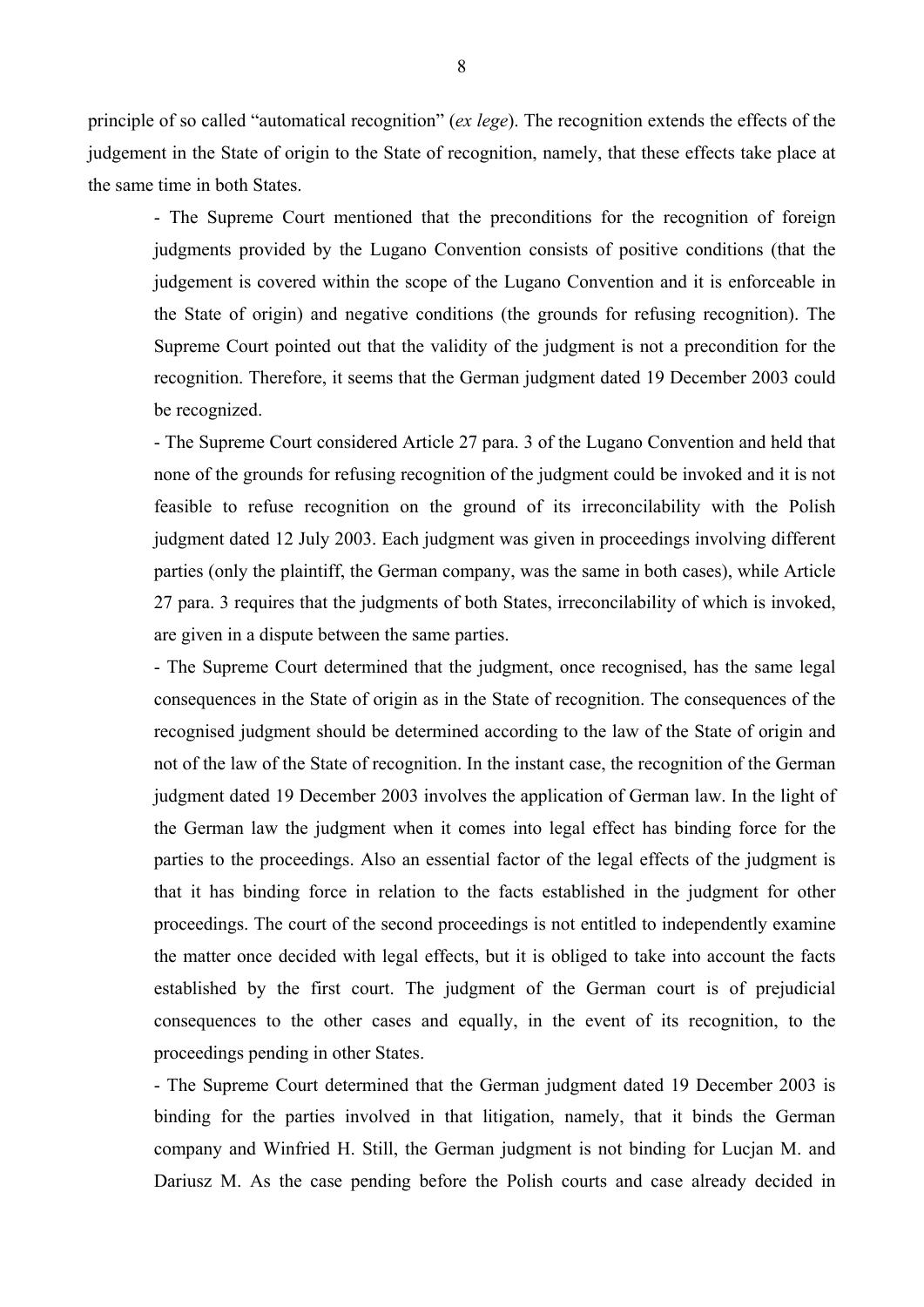Germany involve participation of different parties, the facts established with the German judgment are not relevant for the proceedings pending before the Polish courts. Therefore, the mistaken assumption by the Court of Appeal that the German judgment is not legally valid, is not such a breach of procedural rules that would affect the outcome of the case.

As a result of the case the Supreme Court allowed the cassation based on the breach of substantive rules, namely, the breach of the provisions of the German Civil Law governing the interpretation of the contracts in relation to the contract dated on 12 October 1995, concluded between the German company and Winfried H. on the assignment of a debt.

In the Jenard report it is stated that pursuant to Article 26 para. 1, of the Lugano Convention, judgments given in a Contracting State must be recognized in the other Contracting States without any special procedure being required. In other words, judgments are entitled to automatic recognition: the Conventions establish the presumption in favor of recognition and the only grounds for refusal are those listed in Articles 27 and 28. The judgment of the Supreme Court in Wroclaw is in line with the Jenard report in this matter. Although, the Supreme Court in its judgment has not referred to the case law of ECJ, its reasoning is in line with ECJ judgment in case *Hoffmann v.*  Krieg<sup>[5](#page-8-0)</sup> on Article 26.

The new Lugano Convention will bring no changes regarding the question on the principle of the so called "automatic recognition" (ex lege). The new Lugano Convention maintains the principle that the validity of a judgment is not a necessary condition for recognition.

## *Article 27 (1)*

Article 27, para. 1 was at stake in the case of the Appellate Court of Luxemburg (*Cour d'appel*) of 13 July 2006. In that case the party against whom recognition was sought had lodged a complaint with the European Court of Human Rights because of a said violation of Article 6 of the European Convention of Human Rights (ECHR) by the court in the State of origin. The Luxemburg Appellate Court had to decide whether recognition of the judgement was contrary to Luxemburg public policy on the grounds which also formed the basis of the complaint based on Article 6 ECHR lodged with the European Court of Human Rights. In its decision the Luxemburg Appellate Court discusses at

<span id="page-8-0"></span> 5 C-145/86 of 4 February 1988, ECR 1988, 645.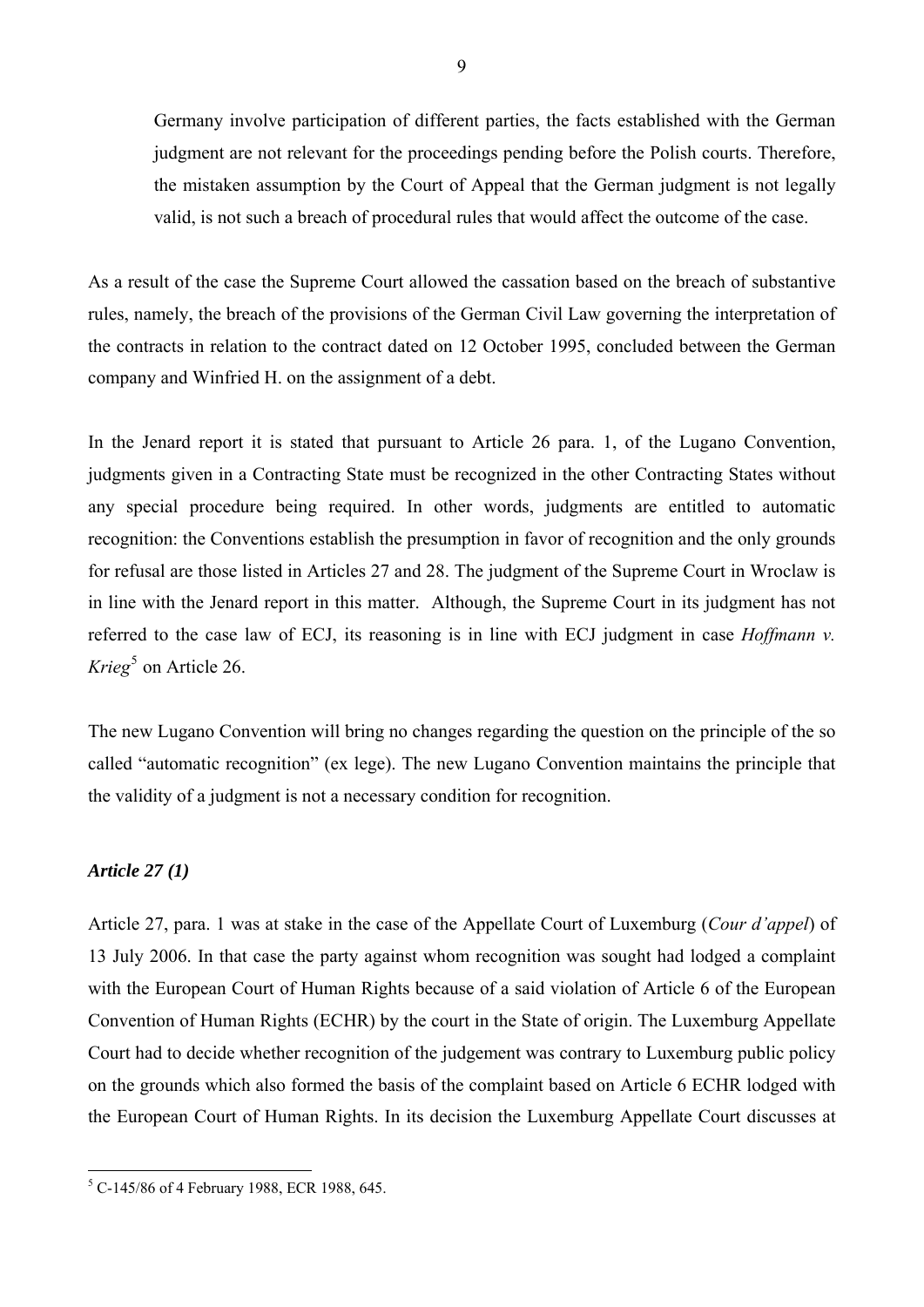length the *Pellegrini*-case of the ECHR. In this case the ECHR held that the State in which an exequatur is sought should check on conformity with Article 6 ECHR when the State of origin does not apply the Human Rights Convention and that a same check is even more necessary where the issue at stake for the exequatur is of essential importance for the parties. $6$  The respect of the fundamental rights laid down in Article 6 ECHR in the proceedings in the State of origin is, therefore, relevant to determine whether recognition of the judgement is contrary to Luxemburg public policy.

With a reference to the *Jenard*-report and to the case law of the ECJ on article 27, para. 1 of the Brussels Convention, the Luxemburg Appellate Court underlined that the *recognition* should be contrary to public policy, not the judgement itself and that Article 27, para. 1 should be applied in a restrictive way and should only be applied in exceptional cases.

Where the grounds invoked for refusal of exequatur on the basis of Article 27, para. 1, are the same as the grounds for the complaint with the European Court of Human Right, the Luxemburg Appellate Court in the exequatur proceedings should not prejudice a judgement on a violation of Article 6 ECRH, since that belongs to the sole competence of the Strasbourg Court. However, the Luxemburg Appellate Court should determine whether the said lack of an impartial tribunal and the said inequality of arms in the proceedings in the state of origin constitute a manifest violation of a fundamental right. $<sup>7</sup>$  $<sup>7</sup>$  $<sup>7</sup>$ </sup>

In this case Procedo Capital Corporation SA ("PCC"), a corporation under the laws of Panama, appealed a decision from the Luxemburg lower Court to grant exequatur to the Norwegian company Sundal Collier & Co ASA ("SCC"), for a judgement of the Court of first instance in Oslo of 4 January 2002, which was confirmed by the Appellate Court of Bogarting (Norway) of 22 January 2004, according to which a large sum of money, including interest and cost, had to be paid by PCC to SCC. An appeal against this decision lodged with the Norwegian Supreme Court had been denounced by the Norwegian Request Chamber on 16 July 2004, with an order for PCC to pay the costs of the appeal. The application for exequatur by SCC concerned all three of these decisions.

<span id="page-9-0"></span><sup>6</sup> *Pelligrini v. Italy* (no 30882/96). 7

<span id="page-9-1"></span><sup>&</sup>lt;sup>7</sup> At this point the judgement of the Luxemburg Appellate Court seems to deviate from an earlier English Court of Appeal's decision on Article 27, par. 1, of the Brussels Convention (*Maronier v. Larmer* of 29 May 2002), in which it held that recognition of a Dutch judgement should be refused because it was contrary to procedural public policy since the Dutch judgement was given in breach of Article 6 ECHR. The English Court of Appeal held that a non-refusal might constitute a breach of Article 6 ECHR by the UK.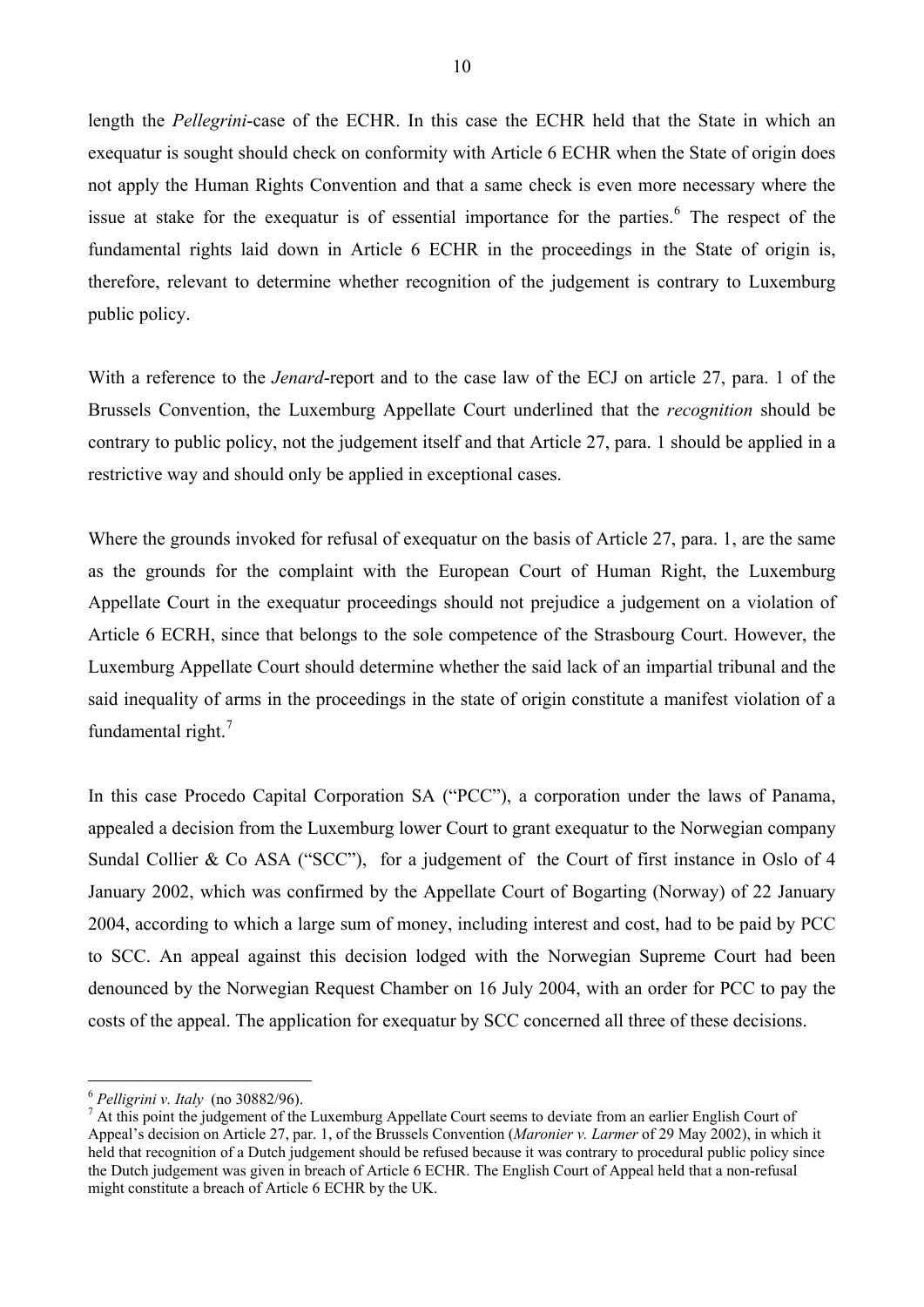After exequatur had been granted for the Luxemburg territory on 8 September 2004, PCC has lodged a complaint against Norway with the European Court of Human Rights on 13 January 2005 on the ground that Article 6 ECHR had been violated in the Norwegian proceedings between SCC and PCC. PCC based its complaint on the fact that the court of first instance in Oslo had not been impartial because one expert who formed part of the tribunal and who had been present at the first hearings (6 days of the 19 hearing days) had turned out to do advisory work for SCC in the same period and had therefore been challenged and removed from the case, but without replacing the tribunal as a whole. PCC also claimed that there had been no equality of arms, since the tribunal had allowed SCC to hear its lawyers as a witness, whereas PCC could not cross-examine them because of the client-lawyer privilege which SCC refused to lift for that purpose. In its appeal against the granting of exequatur PCC claimed the fact it lodged a complaint with the European Human Rights Court was a ground for staying the proceedings under Article 38 of the Lugano Convention. It also claimed that on the grounds raised in its complaint with the said Commission, the exequatur should be refused on the basis of Article 27, para. 1 of the Lugano Convention, since the recognition of the judgements which had been given in violation of Article 6 ECHR would be contrary to public policy.

As to the two points raised, the partiality of the court and the violation of the equality of arms principle, the Luxemburg Appellate Court first established that SCC and PCC confirmed that the expert had been replaced before the decisive stage of the proceedings regarding the hearing of witnesses and the final pleadings. It held that PCC failed to establish how the expert could have influenced the Court of Oslo as a whole in respect of its required impartiality for rendering its judgement. According to the Luxemburg Appellate Court the fact that the Court in Oslo was formed mainly by professional judges offered the necessary guarantees that the case would be heard with complete objectivity. The restriction of the application of the public policy clause to exceptional cases, where the guarantees provided for in the national legislation of the State of origin and in the Convention itself are insufficient to protect the defendant against a manifest violation of its right to a due process, leads the Luxemburg Appellate Court to the conclusion that in this case there is no reason to refuse the exequatur for the Norwegian judgements on the ground that the court in Oslo lacks impartiality.

With regard to the issue of equality of arms the Luxemburg Appellate Court confirms the fundamental right of each party to present its case to the court under conditions which does not give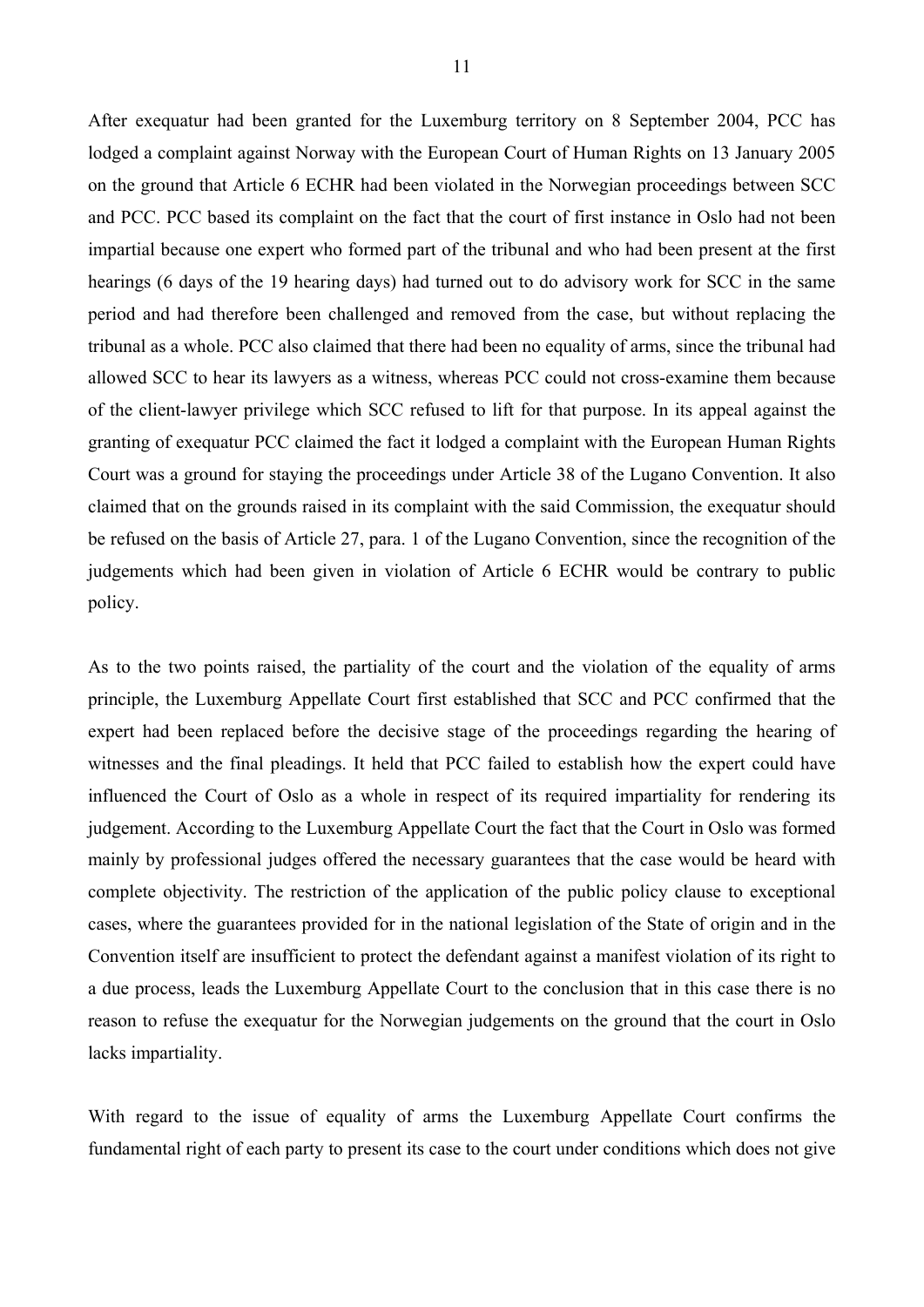a nett disadvantage to the other party. $8$  Since the report of the hearing of the witnesses has not been submitted to the Luxemburg Appellate Court and the judgement of the Court in Oslo does not mention the said incident, the Luxemburg Appellate Court held that it could not establish a manifest violation of its public policy since it is strictly forbidden for the court in the State where recognition is sought, to redress an error in the facts or as to the law made by the court in the State of origin.

In a judgement of the Appellate Court of Milan of 14 May 2005 (Corte d'Appello di Milano) – for a description of the case see below under Article 27, para. 3 - it held that the mere fact that the default judgement was given after a single hearing is not a ground for refusal of recognition in the meaning of Article 27, para. 1 of the Lugano Convention, if this fact is not supported by other grounds which could prove that recognition of the judgement is contrary to Italian public policy. It is the responsibility of the court in the State of origin to decide on the timeframe of the proceedings once it has established that the proceedings were properly started and that it is the competent court.

Both judgements are in line with what is said about Article 27, para. 1 of the Brussels Convention in the *Jenard*-report and with the case law of the ECJ on Article 27, para. 1 of the Brussels Convention.

In the *Jenard*-report it is made clear that Article 27, para. 1 is not about the judgement being contrary to public policy, but the recognition of it. The ECJ takes a restrictive approach towards the application of the notion of public policy of Article 27, para. 1 of the Brussels Convention and holds the view that it should only be applied in exceptional cases. Although the notion of 'public policy' is based on national concepts, the limits are set by the Convention itself. It should only be applied when the recognition would violate in an unacceptable manner the public order of the State in which enforcement is sought on the ground that it is a manifest violation of a fundamental principle or of a rule of law which is regarded as essential in the legal order of the State (cf. Krombach v. *Bamberski, Renault v. Maxicar, Hoffmann v. Krieg*).<sup>[9](#page-11-1)</sup> The right of the defendant to defend his case properly in the proceeding in the State of origin is one of the fundamental ideas behind the Convention and a violation thereof could lead to a refusal of the recognition in the State where recognition is sought (*Krombach v. Bamberski*).

<span id="page-11-0"></span><sup>8</sup> With a reference to case law of the European Court of Human Rights in its decision in *Dombo Beheer BV v. the Netherlands* of 27 October 1994, A 274)

<span id="page-11-1"></span> $^9$  C-7/98 of 28 March 2000, Jur. 2000, p. I-1935; C-38/98 of 11 May 2000, Jur. 2000, p. I-2973; C-146/86 of 4 February 1988, Jur. 1988, p. 645.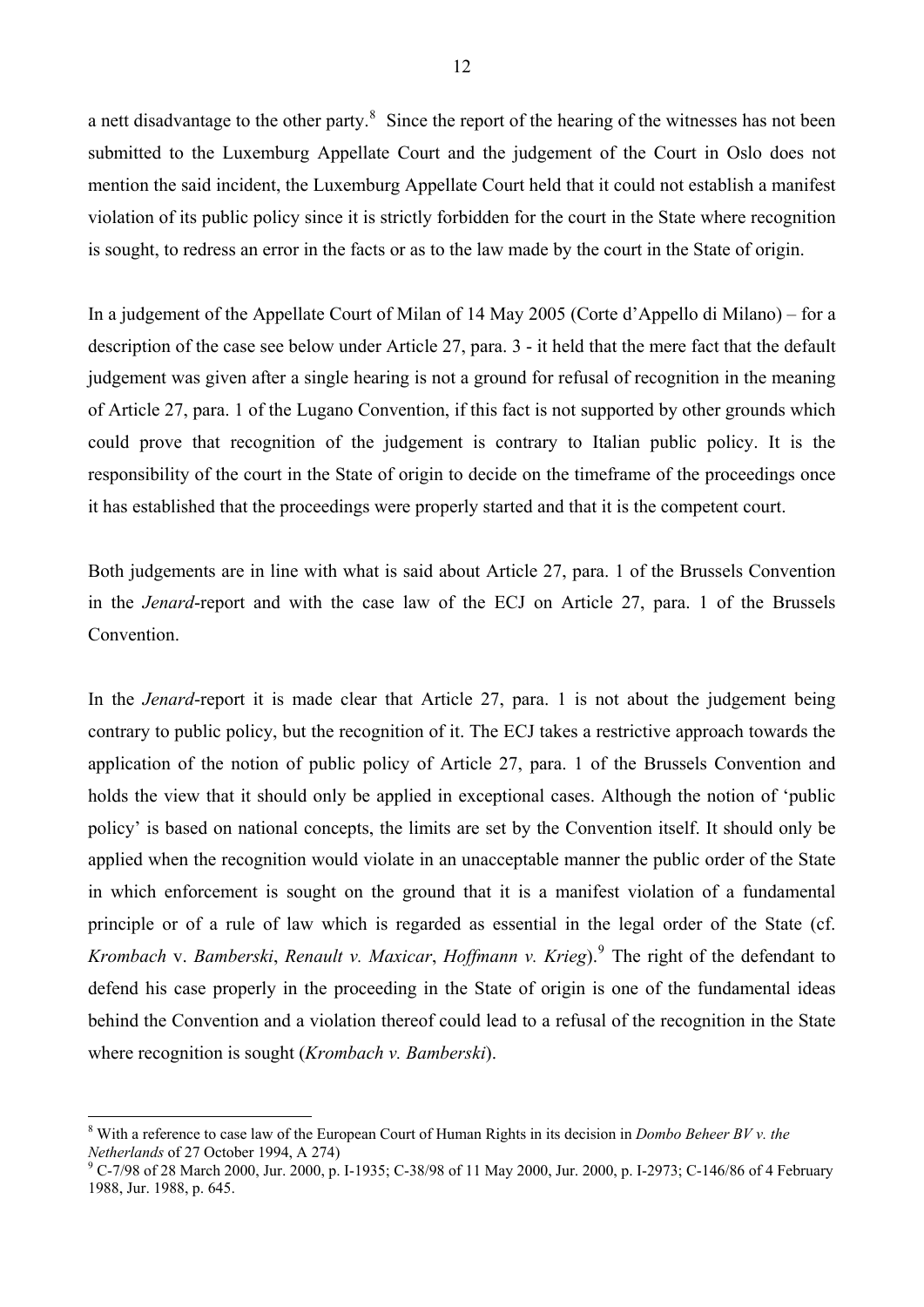Article 34, para. 1 of the new Lugano Convention will underline this restrictive application of public policy by requiring that recognition may be refused on grounds of public policy, only if the recognition is *manifestly* contrary to public policy.

## *Article 27 (2)*

In the same judgement of the Appellate Court of Milan the court stated that Article 27, para. 2 of the Lugano Convention cannot be invoked to prevent the enforcement of a Swiss default judgement when the documents instituting the proceedings have been served upon the defendant in accordance with Article 5 of the Hague Convention on Service of Documents of 1965, according to which no translation in is required.

In the appeal before the Appellate Court of Milan Marshall claimed that it had not had the opportunity to properly defend itself in the proceedings before the Court in Geneva since the documents instituting the proceedings had been served without a translation in Italian. In its judgement the Appellate Court of Milan reasoned that given that fact that no special agreement exists between Italy and Switzerland according to which a translation is required, there was no obligation under the Hague Convention to translate the documents instituting the proceedings. Also, it had become clear that Marshall understood the content of those documents perfectly well and it certainly understood a note in Italian concerning the first hearing in the proceedings in Geneva. Therefore, the Appellate Court saw no ground to refuse recognition of the Swiss judgement on ground of Article 27, para. 2.

There is a lot of case law of the ECJ concerning Article 27, para. 2 of the Brussels Convention. It all goes down to the idea that the defendant must have had a proper opportunity to defend his case before the court in the State of origin. A court in the State in which recognition is sought should indeed, as the appellate court of Milan has done, decide for itself whether Article 27, para. 2 of the Brussels Convention applies. In its decision in *Pendy Plastics Products BV* the ECJ stated that the court of the State in which recognition is sought may refuse recognition on the basis of that provision even when the court in the State of origin has come to the conclusion that the service of the documents instituting the proceedings had been done properly.[10](#page-12-0) In the more recent *Scania*-case

<span id="page-12-0"></span> $10$  C-228/81 of 15 July 1982, Jur. 1982, p. 2723.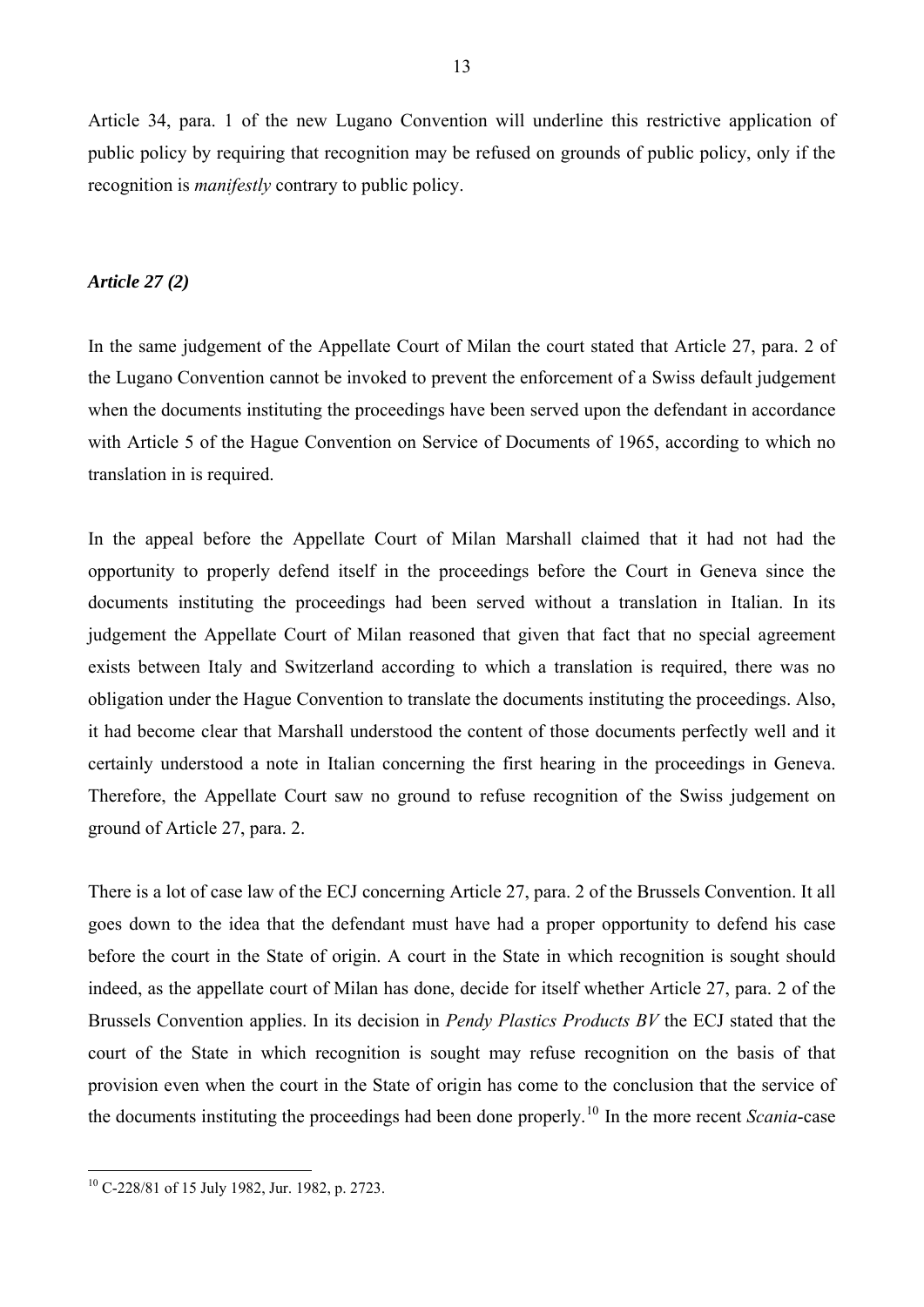the ECJ ruled that in case of an international agreement between the State of origin and the State in which recognition is sought, the due and timely service of the documents instituting the proceedings against the defendant against whom a default judgement was given, should be judged on the basis of this international agreement.

Article 27, para. 2 was also at stake in a Swiss case No. 2006/20 concerning the enforcement of a English worldwide freezing order. In a ruling dated 1 march 2006 the Federal Supreme Court of Switzerland (*Bundesgericht)* found that a worldwide freezing order (former *Mareva*-injunction) issued by the High Court of Justice, Chancery Division in London, England did not qualify for recognition and enforcement in accordance with the Lugano Convention, since the order had been issued without a hearing provided to the defendant and without her being given reasonable opportunity to defend herself in a contradictory proceeding in advance of the exequatur proceedings.

The High Court of Justice in London had on 15 December 2004 issued an order against the defendant and a co-defendant forbidding them – amongst other obligations - by means of a freezing injunction from removing from England and Wales any assets located there, up to a value of USD \$3 million, or from selling, pursuing commerce with, or in any way reducing the value of any assets found outside England and Wales, up to the same value.

The order was served on the defendant on 19 January 2005. On 27 January 2005 the plaintiffs applied to the Court Presidium (*Gerichtspräsidium*) of Zurzach, Switzerland for recognition, declaration of enforceability and execution of the order through the placing of distress on various assets of the defendant. The President of the District Court (*Bezirksgericht*) of Zurzach on 18 February 2005 recognized the English freezing order and declared it enforceable with effect for the parties in Switzerland. He did, however, turn down the application for execution of the freezing injunction through placing of distress.

The defendant as well as the plaintiffs appealed the ruling to the *Obergericht* of Aargau Canton. On 26 September 2005 the *Obergericht* overturned the judgment of the District Court in respect of the recognition and declaration of enforceability of the order. The *Obergericht* refused the exequatur application for the following three reasons.

- It found that given the short time between service of the order issued in an *ex parte* proceedings and the application for enforcement (five working days) and the spatial distance (London), it had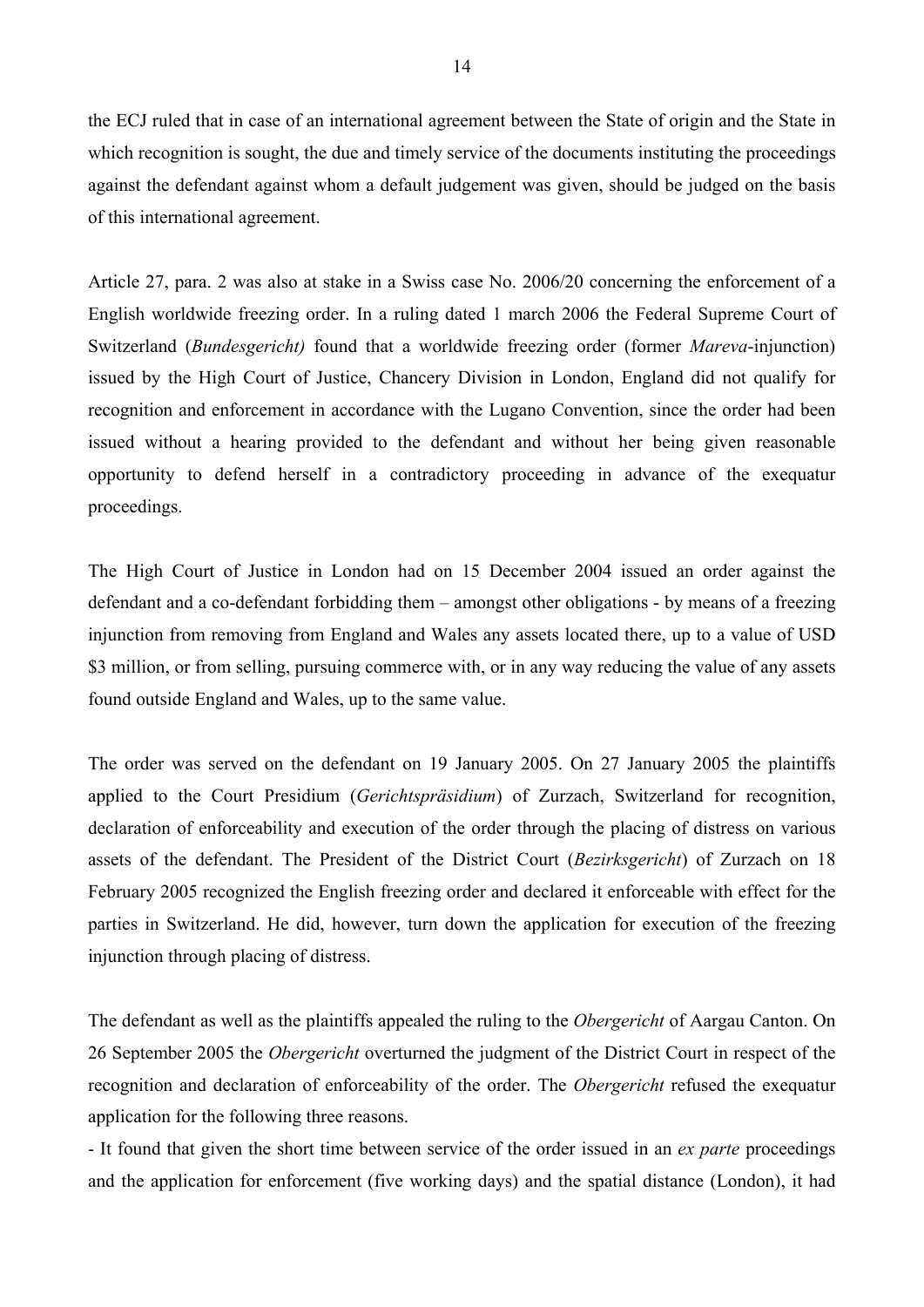not for purely practical reasons been possible for the defendant to defend herself against the freezing order in a contradictory proceedings in advance of the exequatur proceedings and that this constituted an impediment to recognition under Article 27 para. 2 of the Lugano Convention.

- The freezing order was not compatible with the judgment on measures between the parties in Switzerland and this constituted a recognition impediment under Article 27 para. 3 of the Lugano **Convention** 

- Recognition and/or enforcement of the order was to be considered tantamount to an exploratory injunction, i.e. a fishing expedition for assets not definitely known to exist, and therefore recognition and enforcement had to be refused as contrary to *ordre public* (Article 27 para. 1 of the Lugano Convention).

The plaintiffs filed a constitutional complaint with the Federal Supreme Court arguing that the judgment of the *Obergericht* should be overruled and that the case should be returned to the *Obergericht* for a new judgment. The complaint was rejected.

The Federal Supreme Court based its reasoning on relevant ECJ case law. According to the ECJ ruling *Denilauler v. Couchet*<sup>[11](#page-14-0)</sup> protective orders issued only on the motion of one party, without a legal hearing granted to the opposite party (so-called *ex parte* injunctions in contrast to *inter partes* injunctions) do not qualify for recognition under the Brussels Convention and therefore need not be approved for enforcement in other countries. The Federal Supreme Court noted that in the opinion of the European Court this limitation is founded in the objective, principles and systematic of the Lugano Convention, which require that the right to a legal hearing is to be guaranteed in all proceedings that may lead to recognizable and executable judicial decisions. Under this legal understanding, the surprise effect typical and characteristic of provisional and protective measures can be realized only when the decree is applied for in the country of enforcement.

Following the reasoning above, provisional and protective orders can however be recognized and declared enforceable if the injuncted party has had an opportunity to a contradictory proceedings in the State of origin, specifically before recognition and enforcement of the measure is sought in another Contracting State. In this case, this was not the situation. Due to the fact that an application for exequatur had been filed only five working days after the freezing order had been served with the defendant, she had not been able to make use of the opportunity of defence. In its reasoning the

<span id="page-14-0"></span><sup>&</sup>lt;sup>11</sup> C-125/79 of 21 May 1980, ECR 1980, 1553.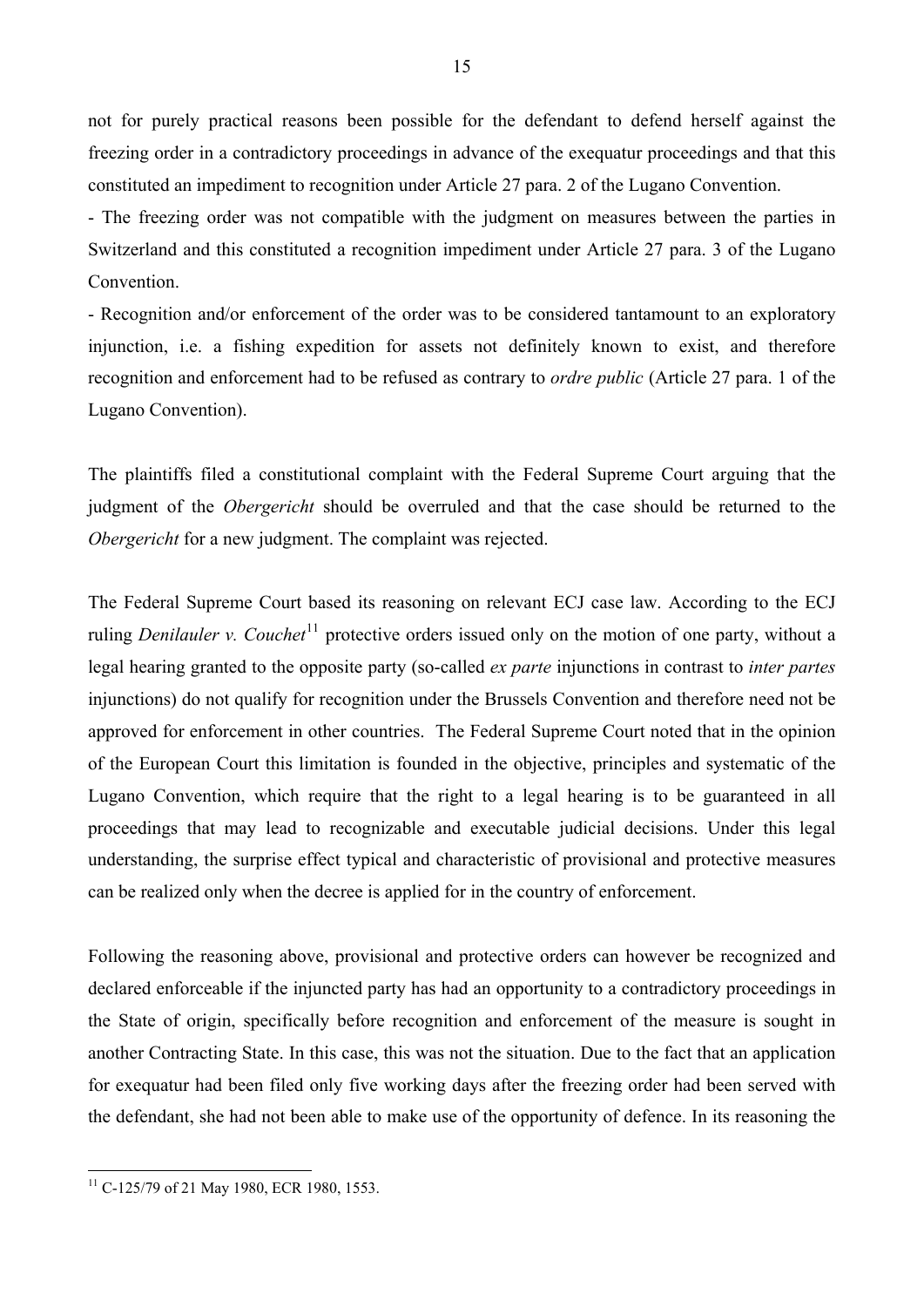Supreme Court made reference to a previous judgment (BGE 129 III 628), where a similar freezing order had been granted exequatur*.* In that case the defendant had had a possibility to contest the injunction order in the State of origin, and had also done so. Therefore the requirement of the Convention had, contrary to the case at hand, been fulfilled.

Since the Federal Supreme Court found the decision of the *Obergericht* correct in respect of its refusal to grant exequatur already on the basis of Article. 27 para. 2 of the Lugano Convention, it had become superfluous to also analyze whether the judgment of the *Obergericht* had been correct in respect of Article 27 paras. 1 and 3.

Under Article 34, para. 2 of the new Lugano Convention the most important change in this respect will be that in case the defendant was not duly and timely served with the documents instituting the proceedings, this is no longer a ground for refusal of recognition if the defendant has failed to commence proceedings to challenge the judgement when it was possible for him to do so (cf. Article 34, para. 2 Brussels I Regulation). The ECJ has held in its decision in the *ASML*-case that it was 'possible' only if the defendant was in fact acquainted with the contents of the judgement, because it was served on him in sufficient time to enable him to arrange for his defence before the courts of the State in which the judgment was given.<sup>[12](#page-15-0)</sup> However, the adopted changes would not affect a situation similar to the Swiss case discussed above. If only five working days have elapsed from the date of service, it is quite difficult to argue that the defendant has had the possibility to commence proceedings to challenge the judgement and failed to do so.

## *Article 27 (3)*

 $\overline{a}$ 

In the decision of the Appellate Court of Milan dated 14 May 2005 it found that the requirements of Article 27 para. 3 are not met when there is not yet any judgement of a court in the State in which recognition of a foreign judgement is sought, and therefore, there is only a *potential* irreconcilability with that foreign judgement. In such case the court of the State in which recognition enforcement is sought and before which a case is pending which could lead to a irreconcilable judgement, should take into account the earlier foreign decision which is *res judicata* so as to prevent an irreconcilable judgement. To this reasoning the Appellate Court of Milan added that the case pending before the

<span id="page-15-0"></span> $12$  C-283/05 of 14 December 2006, Jur.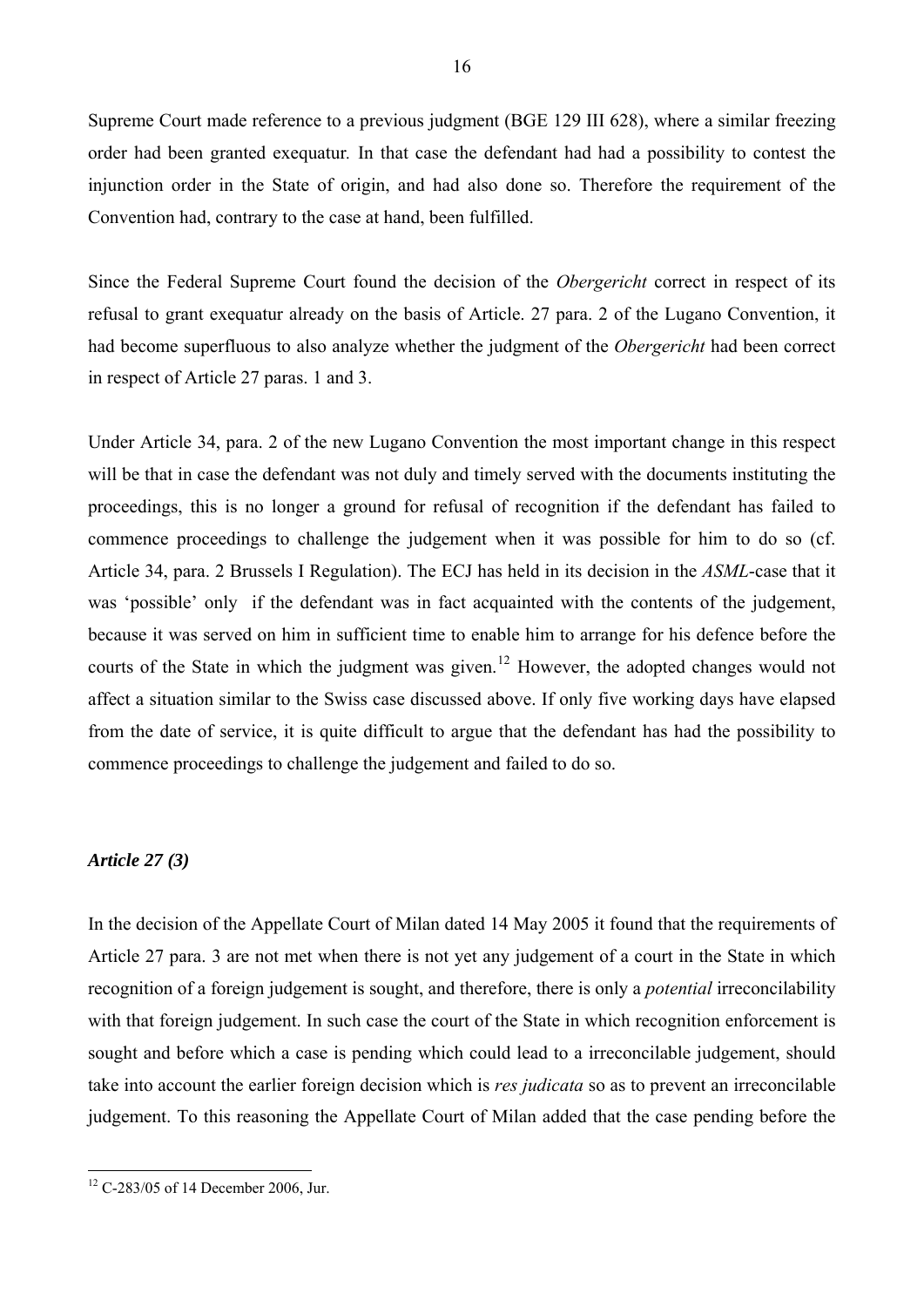court in the State in which recognition and enforcement were sought, concerned proceedings between different legal entities submitted to different legal systems.

In this case the Italian company Marshall s.r.l. (Marshall) lodged an appeal with the appellate court of Milan against a decision of the lower court of Milan (Tribunale di Milano), in which the lower court in Milan had declared enforceable a judgement of the Swiss court of Geneva of 16 January 2003. The judgement of the court in Geneva against Marshall was given in default. Applicant was the Turkish company Okyanus Spor Malzemeleri Sanayi Ve Ticaret AS (Okyanus, domiciled in Turkey). The court in Geneva rewarded Okyanus claim against Marshall. In its appeal Marshall argued that the lower court of Milan violated art. 27 para. 3 of the Lugano Convention and that the Swiss judgement should not be recognized since it was potentially irreconcilable with the decision yet to be given by the court of Piacenza (Italy). However, the case before the court in Piacenza concerned proceedings not between Marshall and the Turkish company Okyanus, governed by Turkish law, but between Marshall and the Italian company Marshall Boats s.r.l., governed by Italian law, which partly controlled Okyanus.

According to Article 27 para. 3, a judgement should not be recognized if it is irreconcilable with a judgement given in a dispute between the same parties in the State in which recognition is sought. The case is in line with the wording of Article 27 para. 3 of the Lugano Convention and the interpretation given of that paragraph in the *Jenard* report, which do not require *res judicata* but which do require that at least a decision is given in the State in which recognition and enforcement is sought.

The new Lugano Convention will not bring any changes in this respect.

#### *Article 29 (1)*

In the judgement of the Appellate Court of Milan of 14 May 2005 it held that the statement of the original defendant that the representative of the company to the assignment of the brand "marshall", lacked power of attorney, is a statement on the merits of the case in the sense of Article 29, para. 1, which the court of the State in which recognition is sought may under no circumstances review.

The new Lugano Convention will bring no changes regarding this point.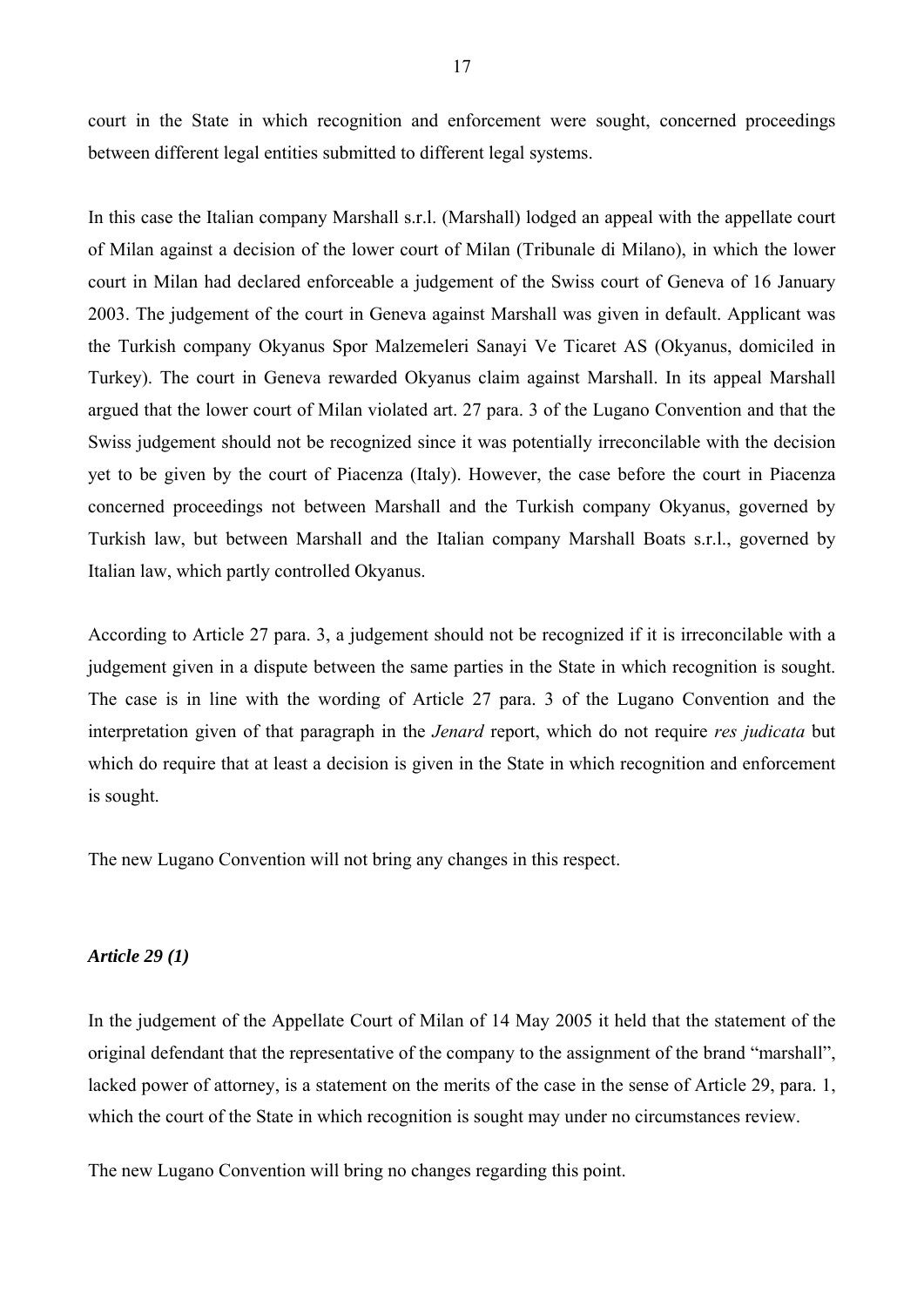## *Article 31 (1)*

 $\overline{a}$ 

 In a decision dated 3 January 2006 the Swedish Supreme Court (*Högsta domstolen*, case no. 2006/43, LM v. BL) came to the conclusion that a decision concerning costs (legal expenses) of a case, which does not specify the person with the right to payment, cannot be declared enforceable when there is no proof that the applicant for the certificate of enforceability has the right to performance in the State of origin.

In this case the respondent LM had appealed to the Supreme Court a decision of the Svea Court of Appeal declaring a decision delivered on the 30 April 1998 by the lower court in Torremolinos, Spain concerning costs (legal expenses) enforceable. The Svea Court of Appeal had given its decision on the application of BL. In his appeal LM did not dispute the obligation to pay, but argued that in accordance with Spanish law the payment in question should be received by the court and not the adverse party (BL). Furthermore LM claimed that BL would be entitled to payment only on the condition that he had paid his court costs to the court, which he had not done. BL argued that he according to Spanish law was entitled to the payment and did in the Supreme Court present wording of the Spanish proceedings act to support his claim.

According to Article 31 para. 1 of the Lugano Convention a judgement given in a Contracting State and enforceable in that State shall be enforced in another Contracting State when, on the application of any interested party, it has been declared enforceable there. In the reasoning of the case, the Supreme Court noticed that only a person who can ask for the decision to be enforced in the State of origin is entitled to apply for a certificate of enforceability in another Contracting State.<sup>[13](#page-17-0)</sup>

Since the decision of the lower court of Torremolinos did not in respect of the costs specify the person with the right to payment, the Supreme Court did not find it possible to declare the decision enforceable without further explanation. In order to decide whether BL was entitled to apply for enforcement the Supreme Court did set aside the appealed decision and sent the case back to the Svea Court of Appeal in order to give BL the opportunity to prove his right to payment.

<span id="page-17-0"></span><sup>&</sup>lt;sup>13</sup> The reasoning of the Supreme Court is in line with the *Jenard*-report (see p. 49).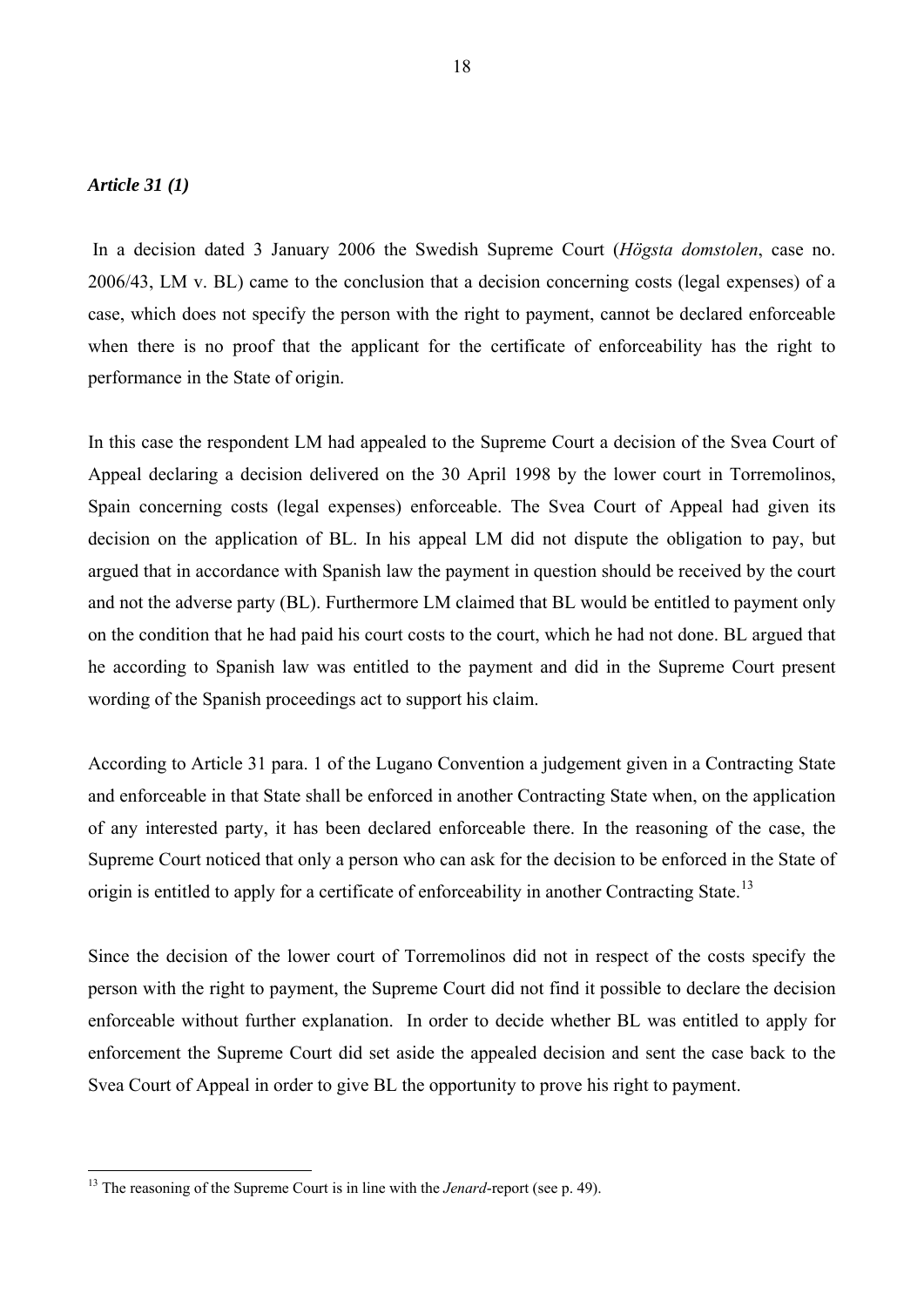## *Article 37 (2)*

Case 2006/42 concerned interpretation of Article 37 para. 2 of the Convention on a question, whether possibility to contest a judgment given on an appeal according to Article 37 para. 2 includes also possibility to contest a decision of the appeal court refusing to prolong the time limit for submitting an appeal as regards the decision given by the first instance court or if this possibility to contest a judgment given on appeal is limited only to the questions related to enforcement (enforceability) of the judgment given in another Contracting State. The Supreme Court of Poland held that in situations where enforcement of a foreign decision is sought in Poland, right to contest a judgment given on appeal under Article 37 para. 2 of the Convention is limited to such decisions of the appeal court that are given examining an appeal against a decision of the court of first instance (*Sąd Okręgowy*) in questions related to enforceability.

In this case applicant N.S.W. requested order for enforcement in Poland for the notarial deed done on 24 April 2001 by the notary public Bernard F. with registered office in W-W (Germany) against debtors, the couple Ralf G. and Sabine G.

- in 9 February 2004 the court of first instance Circuit Court (*Sąd Okręgowy*) in Jelenia Góra granted enforceability.
- in 15 July 2004 the same court dismissed the motion of the debtor Ralf G. to prolong time limit for lodging an appeal against the above mentioned decision.
- in 29 December 2004 the court of second instance Appellate Court in Wrocław rejected the debtor's appeal against the decision refusing to prolong the time limit and for the rest of the complaint - the court dismissed the appeal.
- in 31 May 2005 the Supreme Court of Poland did not allowed the possibility to contest the decision of the Appellate Court in cassation.

In the instant situation, on the one hand, under the provisions of the Code of Civil Procedure the debtor has no possibility to contest in cassation the decision of the Appellate Court with which the court refuses to prolong the time limit for submission of an appeal against the decision of the court of first instance. On the other hand, admissibility of the appeal against the decision of the Appellate Court stems from Article 37 para. 2 of the Convention.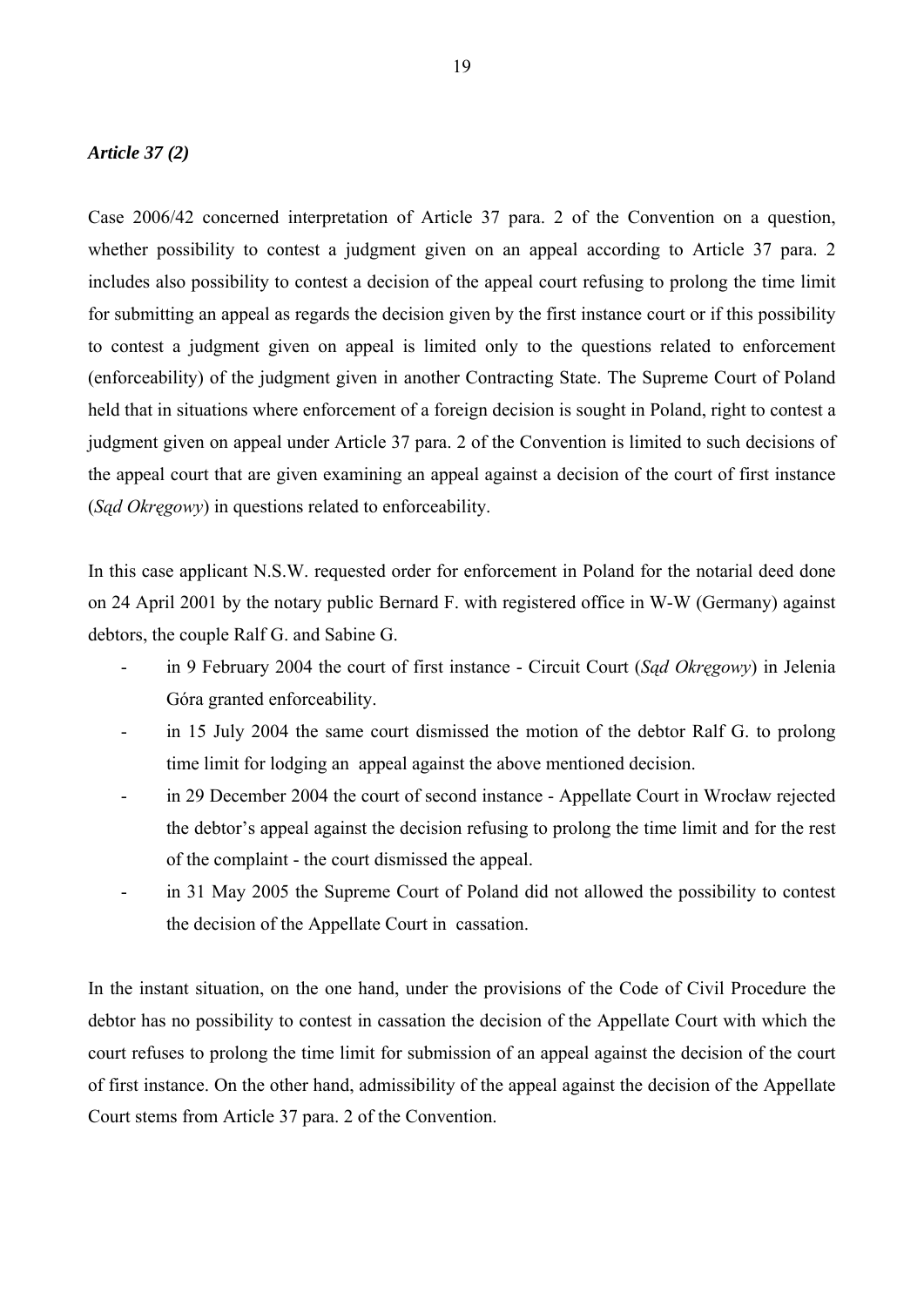The Supreme Court held that the Convention in relation to the appeal proceedings (before the second and third instance courts) limits the application of the national procedural law of the Contracting States. In such situations application of the national law must take into account the objectives and principles resulting from the Convention's provisions and may not lead to the results which would be contrary to its provisions. The Supreme Court also held that the provisions of Section 2 of title III of the Convention are limited only to certain matters such as possible measures of appeal, persons entitled to submit an appeal, time limit for submitting the appeal, the competent courts to examine the appeal, the nature of the appeal proceedings, the power of the court of second instance to stay proceedings or to make enforcement conditional upon the provision of the security, a right of a party to be heard and appear in the appeal proceedings.

The Supreme Court concluded that the Convention provides for the possibility of lodging the appeal only against such a judgment of the first instance court that relates to the matters of enforceability, i.e. authorizing (Articles 36 to 38) or refusing the enforcement (Articles 40 and 41) and such a judgment that is given examining the appeal lodged against a judgment given on the appeal. Pursuant to Article 36 of the Convention, if the enforcement has been authorized, the party may lodge an appeal within one month from the date of the service of such judgment. Since the Convention does not govern the procedure and form for submission of an appeal, the possibility to lodge an appeal against a judgment of the court of first instance is governed according to Article 1151 § 2 of the Code of Civil Procedure.

According to ECJ (*Dalfsen v. Loon*) the concept of "judgment given on the appeal" used in Article 37 para. 2 of the Convention includes only judgments examining the substance of the appeal lodged against the decision of the court of first instance authorizing the enforcement pursuant to Article 37 para.  $1<sup>14</sup>$  $1<sup>14</sup>$  $1<sup>14</sup>$ . The case law of the ECJ refers to the objective of the Convention to provide for fast proceedings for ordering enforcement of decisions given in other Contracting States and to preserve uniformity of the appeal system it governs. These considerations impose a restrictive interpretation of Article 37 para. 2 of the Convention. Therefore, taking into account the general scheme of the Convention, and in the light of one of its main objectives which is to simplify procedures in the State in which enforcement is sought, the scope of application of Article 37 para. 2 of the Convention cannot be extended so as to enable an appeal in cassation to be lodged against a judgment other that that given on appeal pursuant to Article 37 para. 2.

<span id="page-19-0"></span> $14$  C-l83/90 of 4 October 1991, ECR 1993, no. 4 p. 119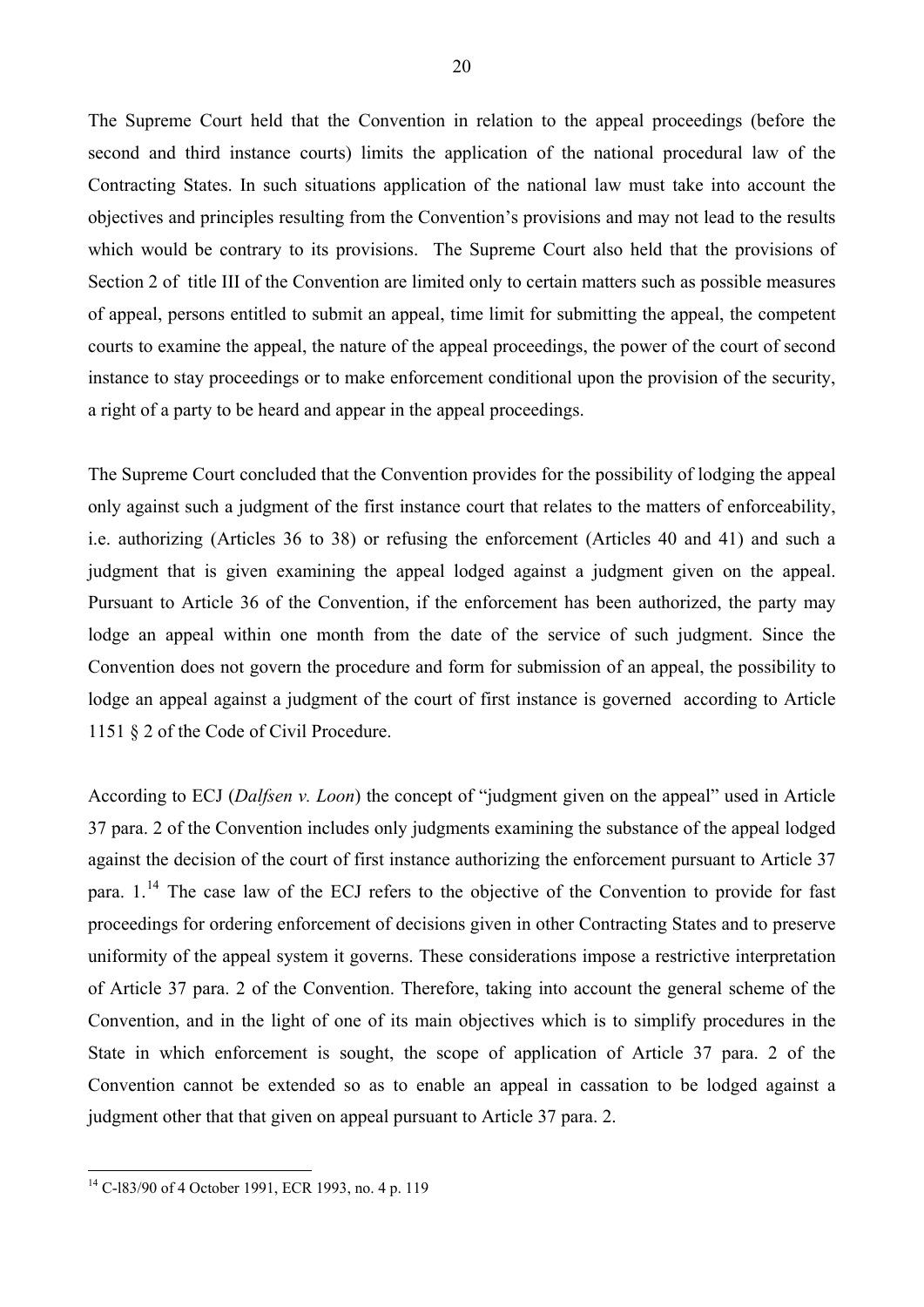Sharing the position with mentioned directions for interpretation the Supreme Court noted that in case the enforcement is sought in Poland pursuant to Article 37 para. 2 of the Convention, the cassation is possible only against a decision of the Appellate Court given examining the appeal against the decision of the Circuit Court (*Sąd Okręgowy*), which is given in relation to enforceability. Thus, cassation is admissible if it is submitted against the decision of the Appellate Court refusing or allowing the appeal and which changes the decision of the Circuit Court with regard to enforceability or reverses this decision and rejects the application for the enforcement or discontinues proceedings at the same time. Judgments of the second instance court with regard to incidental matters, prior to the decision in substance in relation to enforceability, are excluded from the scope of the concept "judgment given on the appeal" pursuant to Article 37 para. 2 of the Convention.

For the reasons described above the cassation was refused.

In conclusion it should be mentioned, that new Lugano Convention introduces significant changes to the whole title III of the Convention. Still, Article 37 para. 2 of the Convention is almost left unchanged if comparing to Article 44 of the new Lugano Convention. The concept "judgment given on the appeal" is retained in Article 44 of the new Lugano Convention. It means that the outcome of the instant case would not be different and the interpretation given to this concept by the ECJ equally could be applied to this case. The only changes that are introduced in Article 44 of the new Lugano Convention are that the competent courts are not listed in the respective Article of the Convention, but in the Annex IV to the Convention.

## *Article 38*

In the case of the Luxemburg Appellate Court of 13 July 2006 (see above under Article 27, para. 1) that Court also had to decide whether the lodging of a complaint with the European Court on Human Rights because of a said violation of Article 6 ECHR in the proceedings which led to the judgement of which recognition was sought, was a ground to stay the decision on the granting of exequatur in accordance with Article 38 of the Lugano Convention. The Luxemburg Appellate Court held that the exequatur proceedings should not be stayed, since there was no ordinary appeal, which can result in the annulment or amendment of the decisions of which recognition is sought and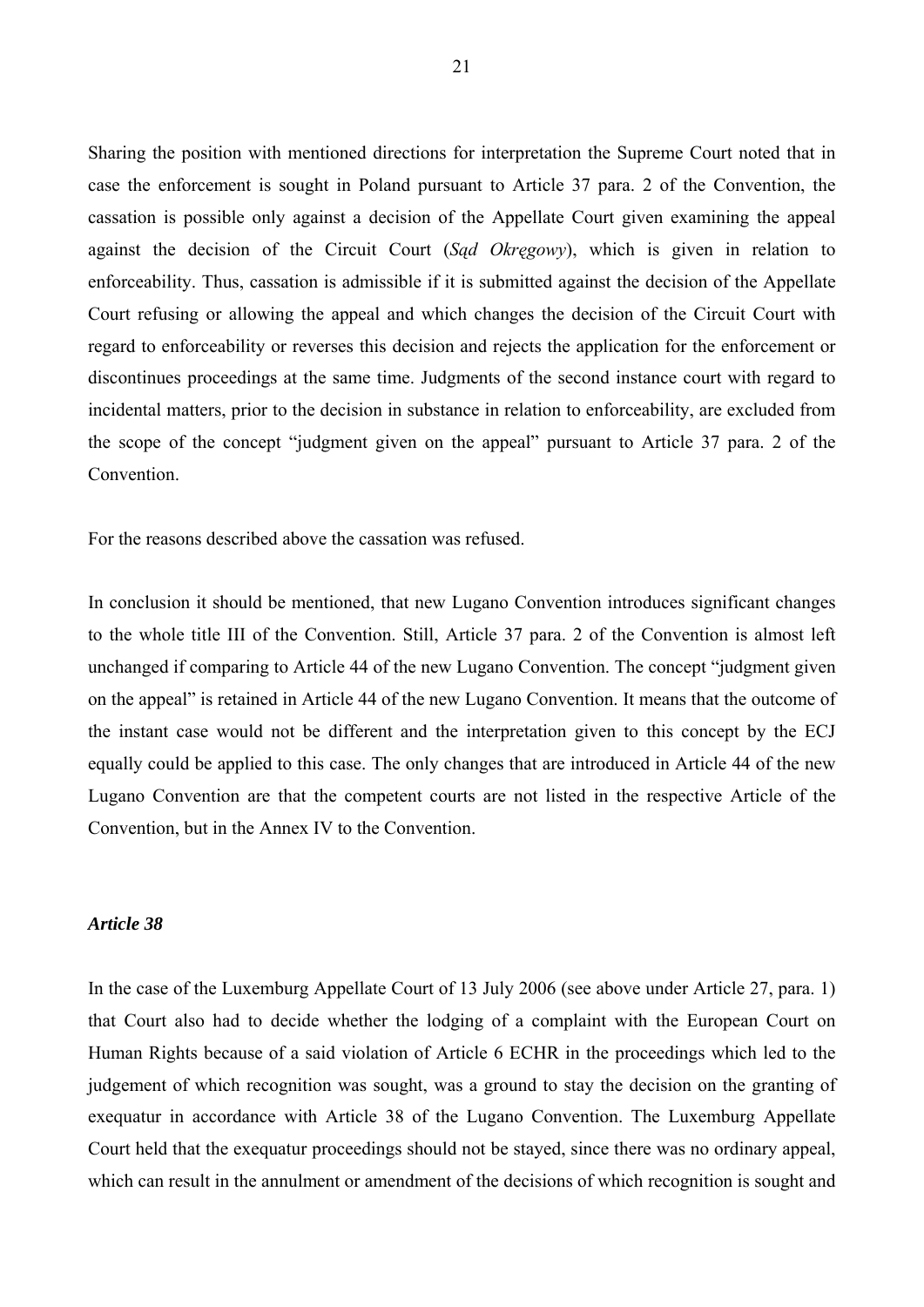the lodging of which is bound, in the State in which judgment was given, to a period which is laid down by the law and starts to run by virtue of that same judgment, available to the original defendant in Norway.

By way of additional consideration and in response to the argument put forward by PCC (the applicant in the proceedings before the Luxemburg Appellate Court) that confirmation of the decision to grant exequatur could result in a breach of Article 6 ECHR by Luxemburg, the Luxemburg Appellate Court added that Article 6 ECHR also applies to procedures to grant exequatur on a foreign judgement (cf. European Court of Human Right in its decisions *Sylvestre v. Autriche*, *Hussin v. Belgium*, *K. v. Italy*).[15](#page-21-0) Therefore, staying the exequatur proceedings until the European Human Rights Court have decided on the complaint (which will take some time because the caseload of that Court), might lead to a complaint by the other party on grounds of unreasonable delay in the sense of Article 6 ECHR in the exequatur proceedings. It concluded.

The judgement is in line with the ECJ's decision on Article 38 of the Brussels Convention in *Industrial Diamonds Supplies v. Riva.*<sup>[16](#page-21-1)</sup> In that decision the ECJ held that an ordinary appeal refers to any appeal in the State of origin which may result in the annulment or the amendment of the judgment which is the subject-matter of the procedure for recognition or enforcement under the Convention and the lodging of which is bound, in the State in which judgment was given, to a period which is laid down by the law and starts to run by virtue of that same judgment.

The new Lugano Convention does not bring any changes in this respect.

<span id="page-21-0"></span><sup>&</sup>lt;sup>15</sup> Decisions of 9 October 2003 (no. 54640/00), 6 May 2004 (no.70807/01) and 20 July 2004 (no. 38805/97) respectively.

<span id="page-21-1"></span> $^{16}$  C-43/77 of 22 November 1977, Jur. 1977, p. 2175.